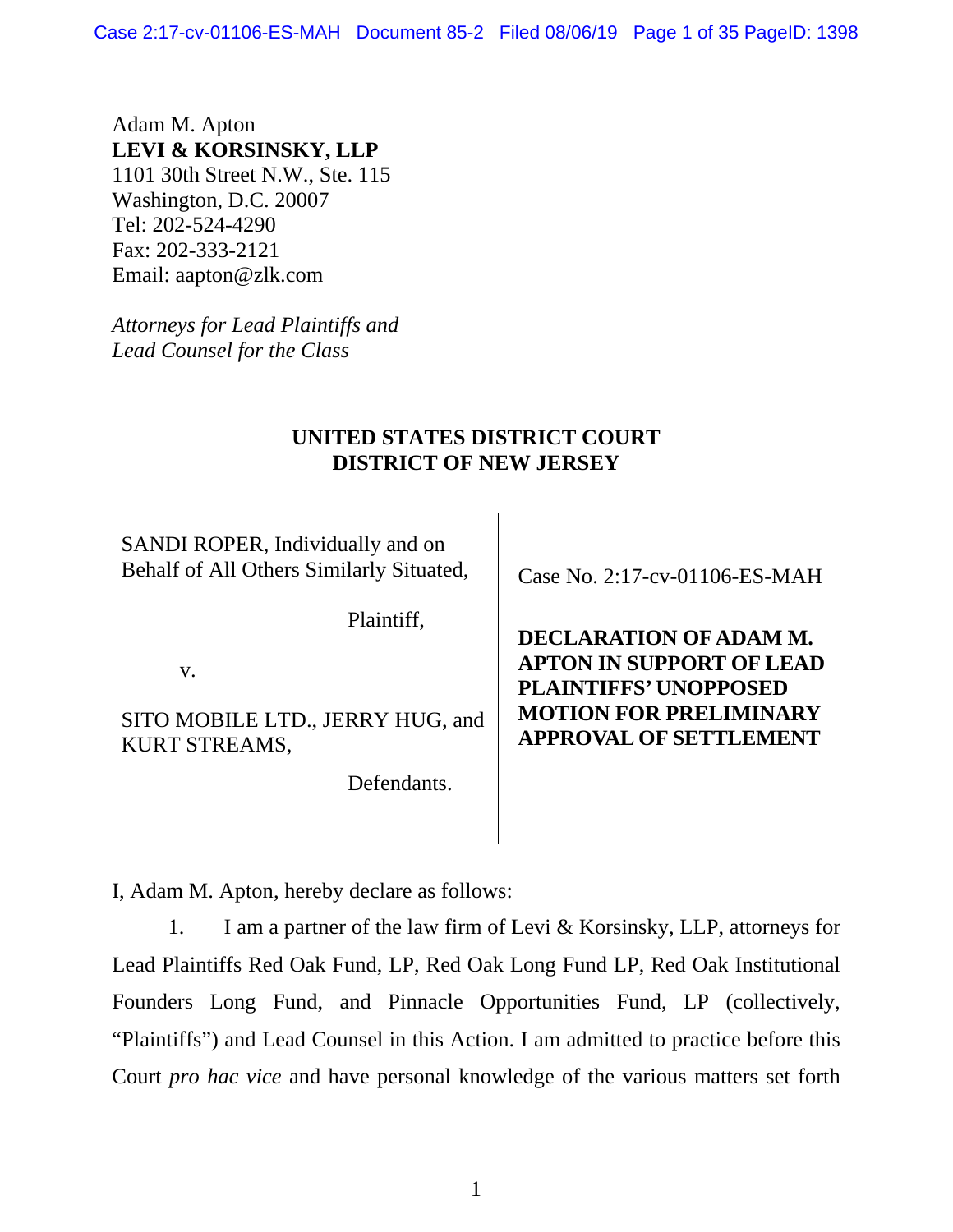herein based on my day-to-day participation in the prosecution and settlement of this Action. I submit this Declaration in support Plaintiffs' Motion for Preliminary Approval of the Settlement.<sup>1</sup>

### **BACKGROUND**

2. On January 3, 2017, SITO Mobile revealed that its advertising revenue for the fourth quarter of fiscal 2016 was less than it had anticipated. According to the company, the fourth quarter was negatively affected by the U.S. general election that occurred in November 2016. The price of SITO Mobile's stock declined in response to this announcement from \$3.69 per share to \$2.50 per share, approximately 32%. This caused many SITO Mobile shareholders to suffer a loss in the value of their investments.

3. Levi & Korsinsky is an experienced securities litigation firm. In response to SITO Mobile's announcement on January 3, 2017, we immediately began to investigate whether fraud might have occurred in connection with the company's disclosures. This investigation included, among other things, performing a review and analysis of SITO Mobile's public statements, SEC filings, research reports by securities and financial analysts, press releases, conference call transcripts, news and media reports concerning SITO Mobile, and data reflecting the pricing of SITO Mobile's securities. We also conducted an analysis into the law and facts of the case, including reviewing literature about the mobile advertising industry (*i.e.*, the industry within which SITO Mobile operated).

4. On behalf of Plaintiff Sandi Roper, Levi & Korsinsky filed a complaint on February 17, 2017. The complaint alleged that the January 3, 2017 decline in

l

<sup>&</sup>lt;sup>1</sup> Unless otherwise defined, capitalized terms herein have the same meaning as set forth in the Stipulation of Settlement, dated July 31, 2019 (the "Stipulation") (Dkt. No. 84).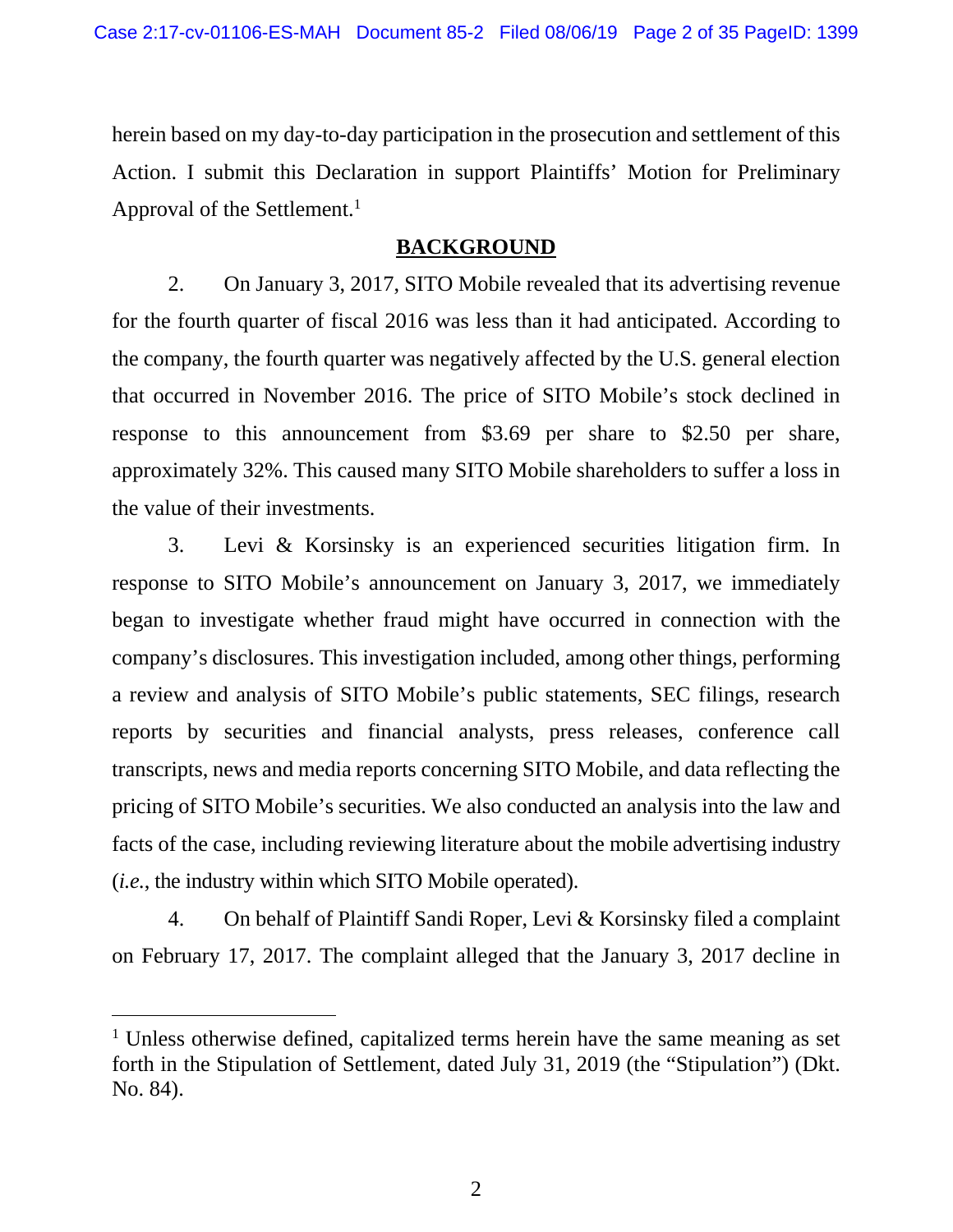SITO Mobile's stock price resulted in damages to Ms. Roper and other similarly situated shareholders, and that these damages were caused by violations of the federal securities laws, specifically Sections 10(b) and 20(a) of the Exchange Act of 1934 and SEC Rule 10b-5.

5. On April 18, 2017, Levi & Korsinsky filed a motion for lead plaintiff on behalf of Plaintiffs. The motion was unopposed and subsequently granted by the Court on May 8, 2017. As lead counsel, my firm continued its investigation into the facts and circumstances surrounding the January 3, 2017 decline in SITO Mobile's stock price. This included, among other things, interviewing former SITO Mobile employees about the company's operations and finances during the 2016 fiscal year.

6. On June 22, 2017, Plaintiffs filed an amended complaint containing a number of additional allegations against SITO Mobile and its former officers and directors. The amended complaint also asserted that certain of the Defendants violated Sections 11 and 15 of the Securities Act of 1933. As alleged, Defendants misrepresented SITO Mobile's operational and financial status by concealing from investors that the 2016 general election had been negatively impacting the company's revenue and sales. Plaintiffs alleged these claims on behalf of a class of SITO Mobile shareholders that had purchased or otherwise acquired SITO Mobile common stock between August 15, 2016 and January 2, 2017, inclusive (the "Class Period").

7. Defendants did not answer the amended complaint. Instead, they moved to dismiss the action under Federal Rule of Civil Procedure 12(b)(6). Following briefing on the motion, the Court held a hearing on January 17, 2019. The Court then granted in part and denied in part Defendants' motion to dismiss on January 30, 2019.

8. The Court's holding in response to Defendants' motion to dismiss impacted Plaintiffs' case substantially. Significantly, the Court granted Defendants'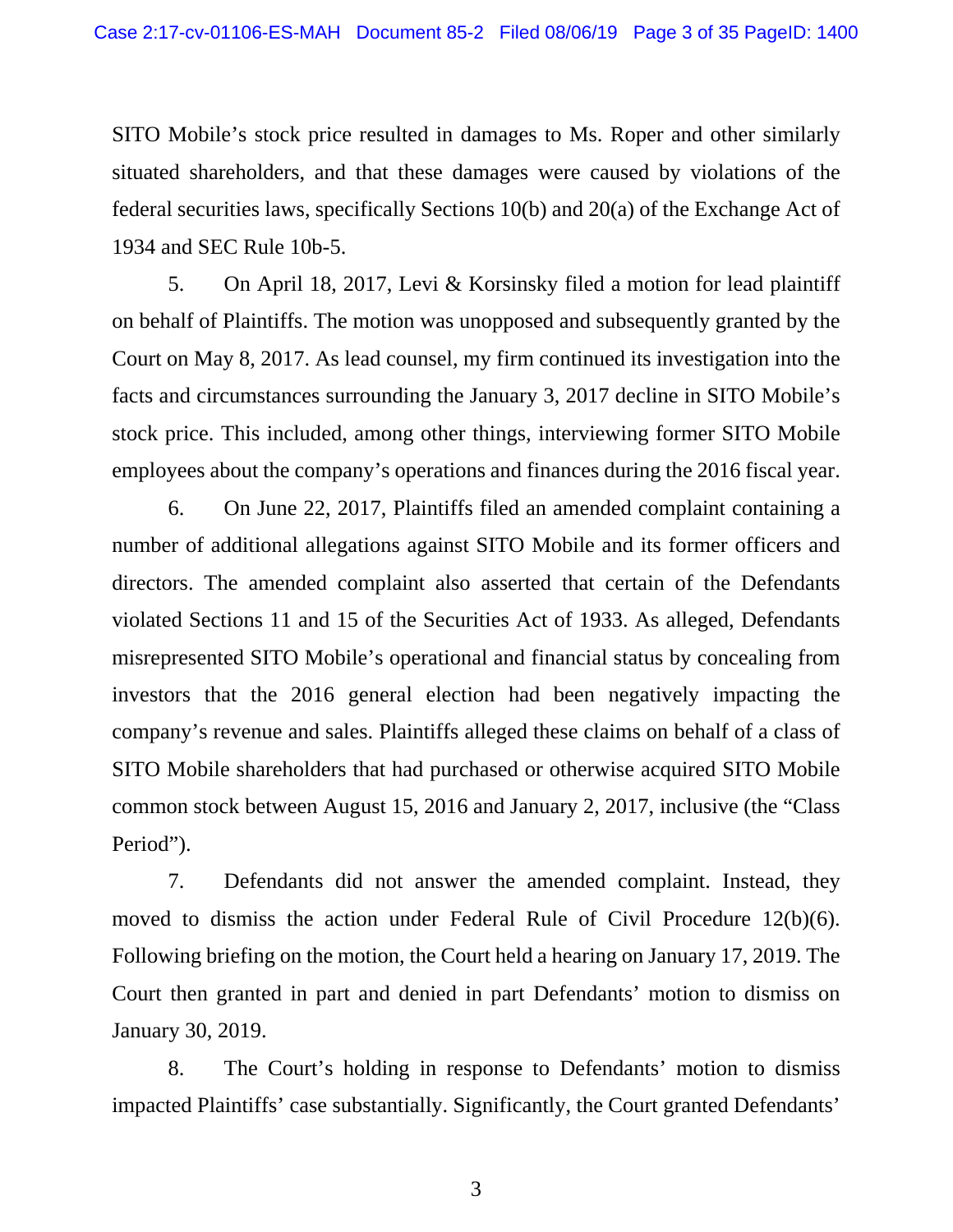motion with respect to Plaintiffs' Securities Act claims. Unlike Plaintiffs' Exchange Act claims, the Securities Act claims were not premised on allegations of fraudulent conduct and, therefore, would not have required evidence of scienter. Accordingly, the Court's holding left Plaintiffs at a material disadvantage given that the Securities Act claims would have been easier to prove at trial.

9. In addition, the Court also granted Defendants' motion to dismiss with respect to a portion of Plaintiffs' alleged misrepresentations. Plaintiffs' amended complaint targeted misrepresentations occurring in August, September, and November 2016. In each instance, Plaintiffs alleged that the Defendants misled investors with respect to SITO's expected revenue; specifically, that the 2016 presidential election was negatively impacting the company's revenue due to an advertising industry effect known as "political crowd out." The Court held that the alleged misleading statements in August and September were not adequately pleaded because Plaintiffs failed to show that the Defendants were aware of the "political crowd out" effect at those points in time and that the effect was in fact negatively affecting the company's revenue. Consequently, the Court's holding would significantly impact Plaintiffs' theory of liability unless Plaintiffs could obtain additional information during the course of discovery that would have allowed Plaintiffs to rehabilitate these claims.

10. The above issues, among others, led Plaintiffs to reevaluate the prospects and value of their case against the Defendants. Instead of litigating the case through the discovery and/or class certification phases of the case, Plaintiffs decided to attempt private mediation in order to avoid wasting additional time, effort, and money. Discovery is disruptive, especially when numerous depositions are likely and electronic discovery is required. Moreover, experts are typically required for class certification and often result in significant expenses.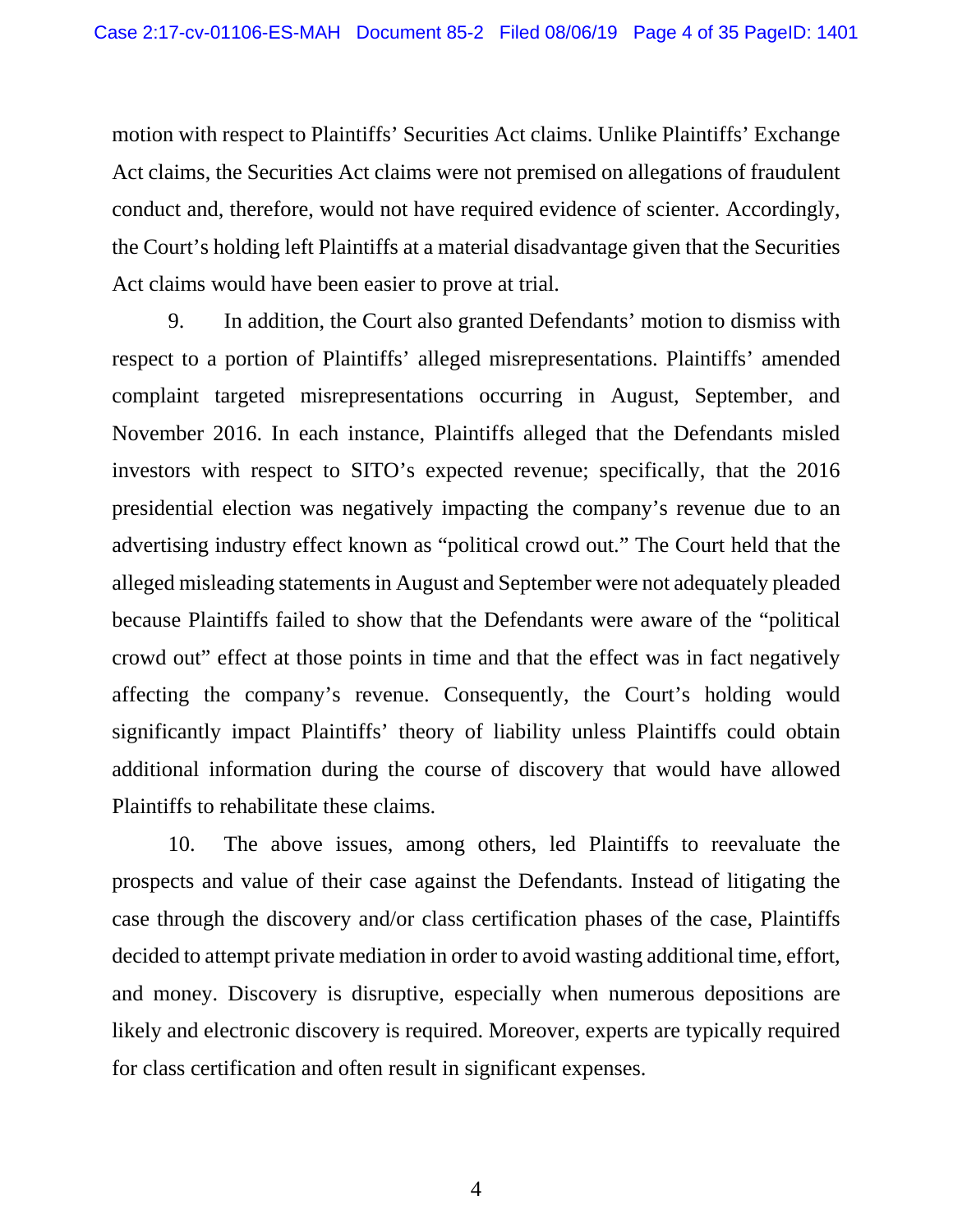11. On April 30, 2019, the parties participated in a private mediation session before Michelle Yoshida, Esq., is New York City. The parties submitted briefing to Ms. Yoshida in advance of the mediation. Ms. Yoshida is a respected mediator within the securities litigation community. She is affiliated with Phillis ADR Enterprises located in Corona Del Mar, California.

12. The mediation on April 30, 2019 was not successful. However, the parties continued negotiations over the next several weeks and, with additional assistance from Ms. Yoshida, ultimately came to the settlement agreement that is currently before the Court.

13. The parties engaged in limited discovery prior to agreeing to settle the action. On May 7, 2019, the parties held a conference to discuss a discovery plan for the case. On May 10, 2019, the parties submitted their proposed plan and, on May 24, 2019, the parties appeared before Magistrate Judge Michael A. Hammer to discuss the case. One issue in particular that the parties discussed with Judge Hammer was the Defendants' plan to file a motion to strike Plaintiffs' class action allegations in the amended complaint. Although Plaintiffs doubted the merits of such a motion, it presented yet another obstacle that Plaintiffs would have to overcome in order to succeed in the action.

### **THE SETTLEMENT**

14. The Stipulation contains the full terms of the Settlement. The parties have also negotiated a separate Supplemental Agreement that allows Defendants to terminate the Settlement at their discretion if a certain portion of the Settlement Class requests to be excluded from the Settlement.

15. The Settlement before the Court provides for a cash payment by or on behalf of SITO Mobile of \$1,250,000. In exchange for this payments, Plaintiffs have provided a full release of all claims related to this action to Defendants.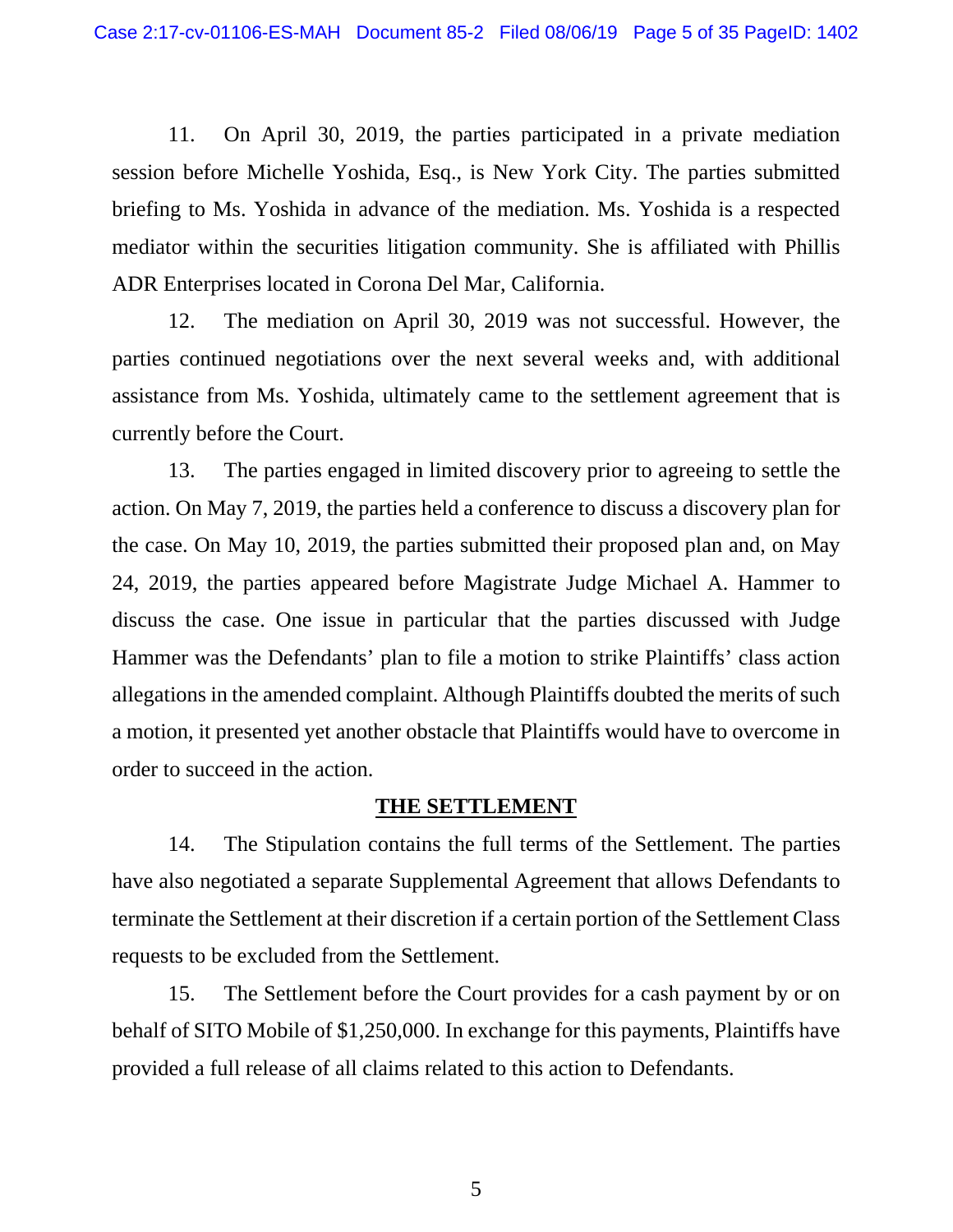16. The amount of the recovery strongly supports the conclusion that the Settlement is fair, reasonable, and adequate. Indeed, the recovery falls in line with past recoveries in similar cases. Cornerstone Research is a leading economics consulting firm. Every year it publishes a report on class action settlements in securities fraud lawsuits. Most recently, in its report titled *Securities Class Action Settlements—2018 Review and Analysis*, Cornerstone Research stated that in cases with damages of less than \$25 million during 2018, the median settlement as a percentage of overall damages was 14.1%. Considering that damages in this case were estimated to range between \$2 million and \$12.5 million, the recovery here nets between 10% and 50% of total recoverable damages. A copy of the Cornerstone Research report is attached hereto as Exhibit A. The data from the report referenced in this paragraph is located on page 6.

17. The recovery is also favorable in light of the fact that SITO Mobile is at risk of bankruptcy. As explained by the company in its most recent quarterly filing with the SEC dated May 15, 2019, net losses and negative cash flows have raised a substantial doubt about the company's ability to continue as a going concern for the next twelve months.

18. The Stipulation also provides for a thorough notice program. The proposed claims administrator, Analytics Consulting, LLC ("Analytics"), will mail copies of the Notice to all potential Class Members. Analytics will also publish the Summary Notice once over a national newswire service. In addition, Analytics will also create and maintain a website devoted to the administration of this action and field telephone calls from potential claimants during normal business hours. In connection with the foregoing, Plaintiffs have filed herewith the Declaration of Richard W. Simmons on behalf of Analytics which provides further detail about the administration process.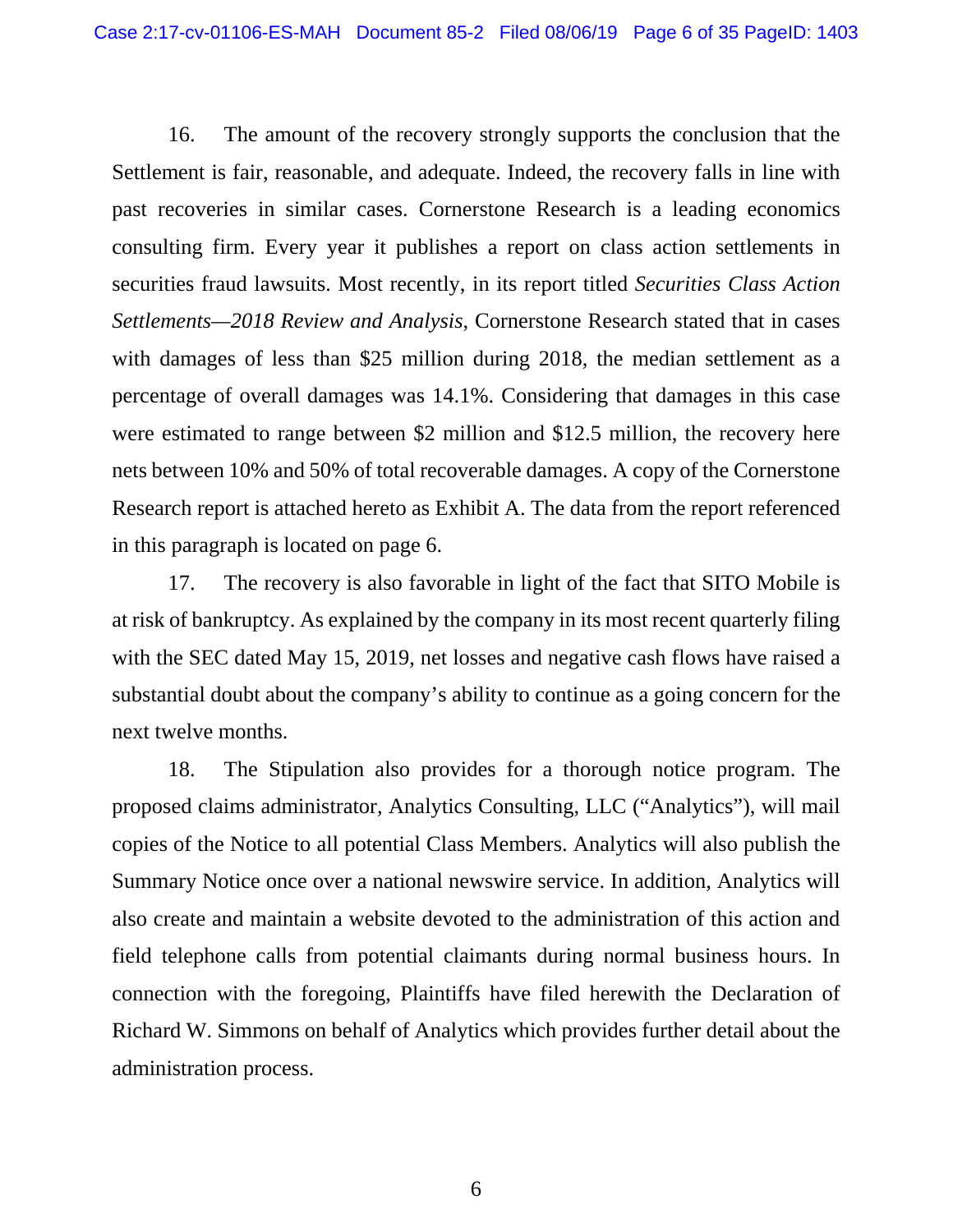19. The Notice contains the Plan of Allocation for this Action. The Plan of Allocation compensates all Settlement Class Members in a uniform manner. Depending on the number of SITO Mobile shares held at particular points during the Class Period, Class Members will receive certain amounts of compensation. The compensation received corresponds to the decline in the price of SITO Mobile stock in response to the company's announcements concerning its operations and revenues.

20. Specifically, the Plan of Allocations accounts for the declines in the price of SITO Mobile stock that occurred on November 14, 2016 and January 3, 2017. On November 14, 2016, SITO Mobile reported its earnings for the thirdquarter of fiscal-year 2016, attributing weaker demand to "seasonality" and not to the 2016 election. Investors noticed the slowing demand, and the price of SITO Mobile common stock declined by 26% (from \$5.34 to \$3.94). Six weeks later, on January 3, 2017, Defendants announced SITO Mobile's preliminary financial results for the fourth-quarter of fiscal-year 2016 and confirmed that SITO Mobile's revenue had been negatively and materially impacted by the 2016 election. The reaction from Investors was swift and dramatic. SITO Mobile's stock price further dropped another 32% (from \$3.69 to \$2.50) on unusually heavy trading volume.

21. The full terms of the Plan of Allocation are contained in the Notice.

### **PRELIMINARY APPROVAL**

22. The payment to Class Members will (if the Settlement is approved) will returns compensation to shareholders that have been damaged. In our opinion, this is a good result in an otherwise bad situation. We also believe that it demonstrates Defendants' good will towards its shareholders and its business going forward. Plaintiffs and Lead Counsel support the Settlement and believe that it should be approved.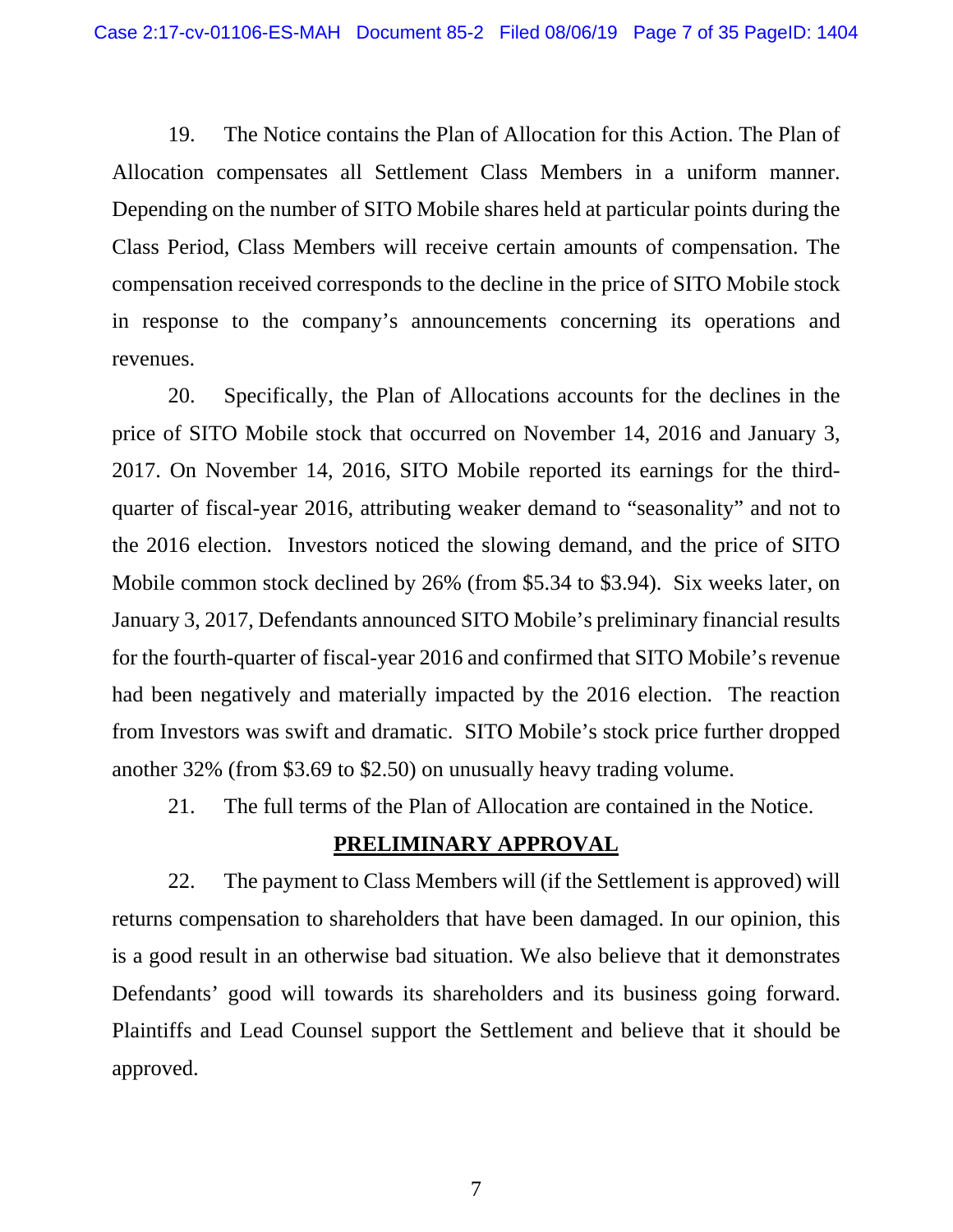23. In exchange for our efforts, Lead Counsel intends to seek an award of attorneys' fees and expenses in an amount equal to \$300,000. This amount is intended to compensate Lead Counsel for its attorneys' fees as well as include reimbursement for Lead Counsel's out-of-pocket expenses (which are estimated to be approximately \$25,000). This amount of \$300,000 is less than 25% of the total amount obtained under the terms of the Settlement. This percentage comports with Third Circuit precedent on this issue.

24. When Lead Counsel files its motion for an award of attorneys' fees and reimbursement of expenses, the motion will be supported by supplemental information from Lead Counsel. This supplemental information will include time and expense information, including a description of the work performed by Class Counsel, the hours expended by Class Counsel, and the hourly rates typically billed by Class Counsel.

I declare under penalty of perjury that the foregoing is true and correct. Executed this 6th day of August, 2019.

 $\sqrt{100}-\sqrt{100}-\sqrt{100}-\sqrt{100}-\sqrt{100}-\sqrt{100}-\sqrt{100}-\sqrt{100}-\sqrt{100}-\sqrt{100}-\sqrt{100}-\sqrt{100}-\sqrt{100}-\sqrt{100}-\sqrt{100}-\sqrt{100}-\sqrt{100}-\sqrt{100}-\sqrt{100}-\sqrt{100}-\sqrt{100}-\sqrt{100}-\sqrt{100}-\sqrt{100}-\sqrt{100}-\sqrt{100}-\sqrt{100}-\sqrt{100}-\sqrt{100}-\sqrt{100}-\sqrt{100}-\sqrt{$ 

Adam M. Apton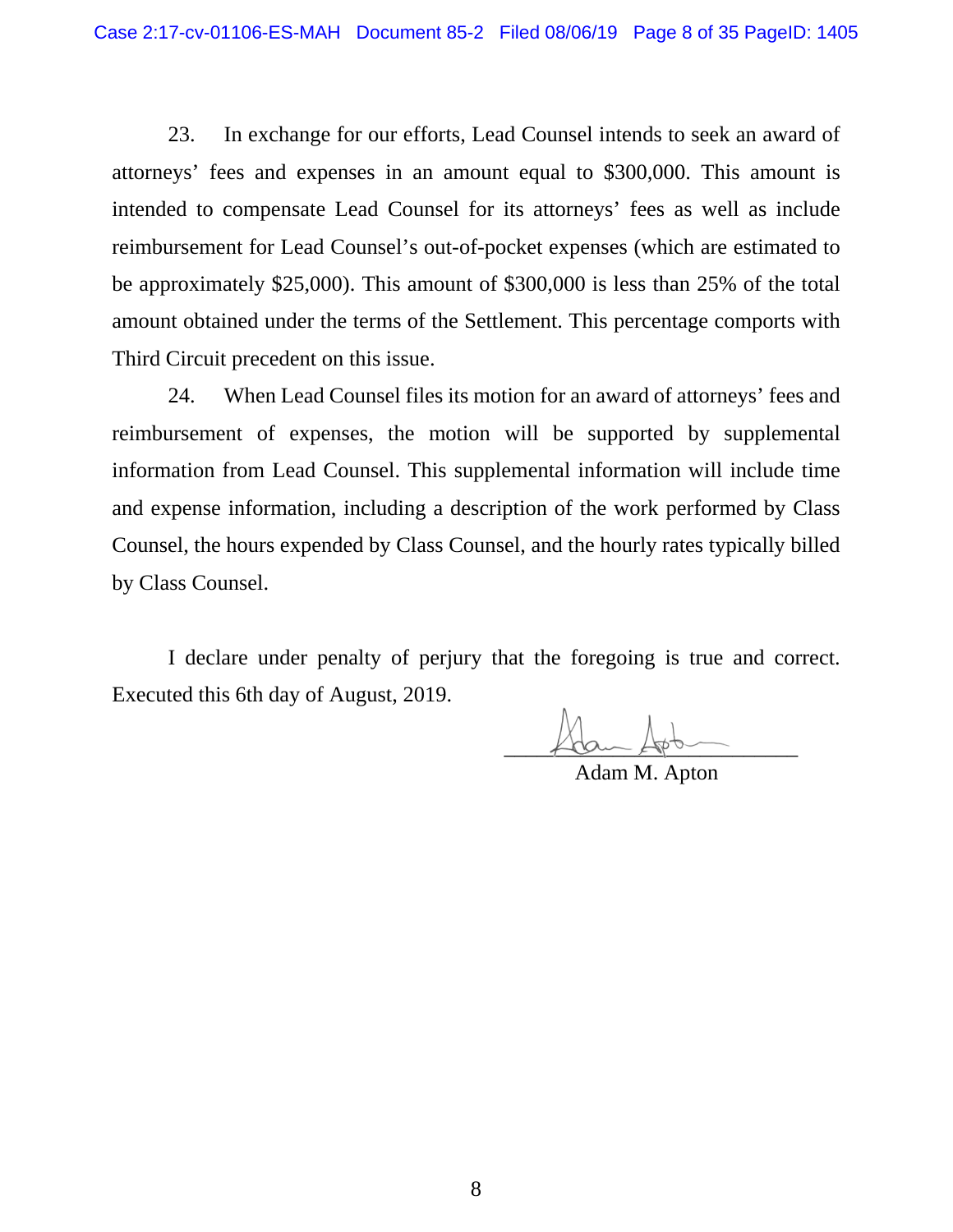Case 2:17-cv-01106-ES-MAH Document 85-2 Filed 08/06/19 Page 9 of 35 PageID: 1406

# EXHIBIT "A"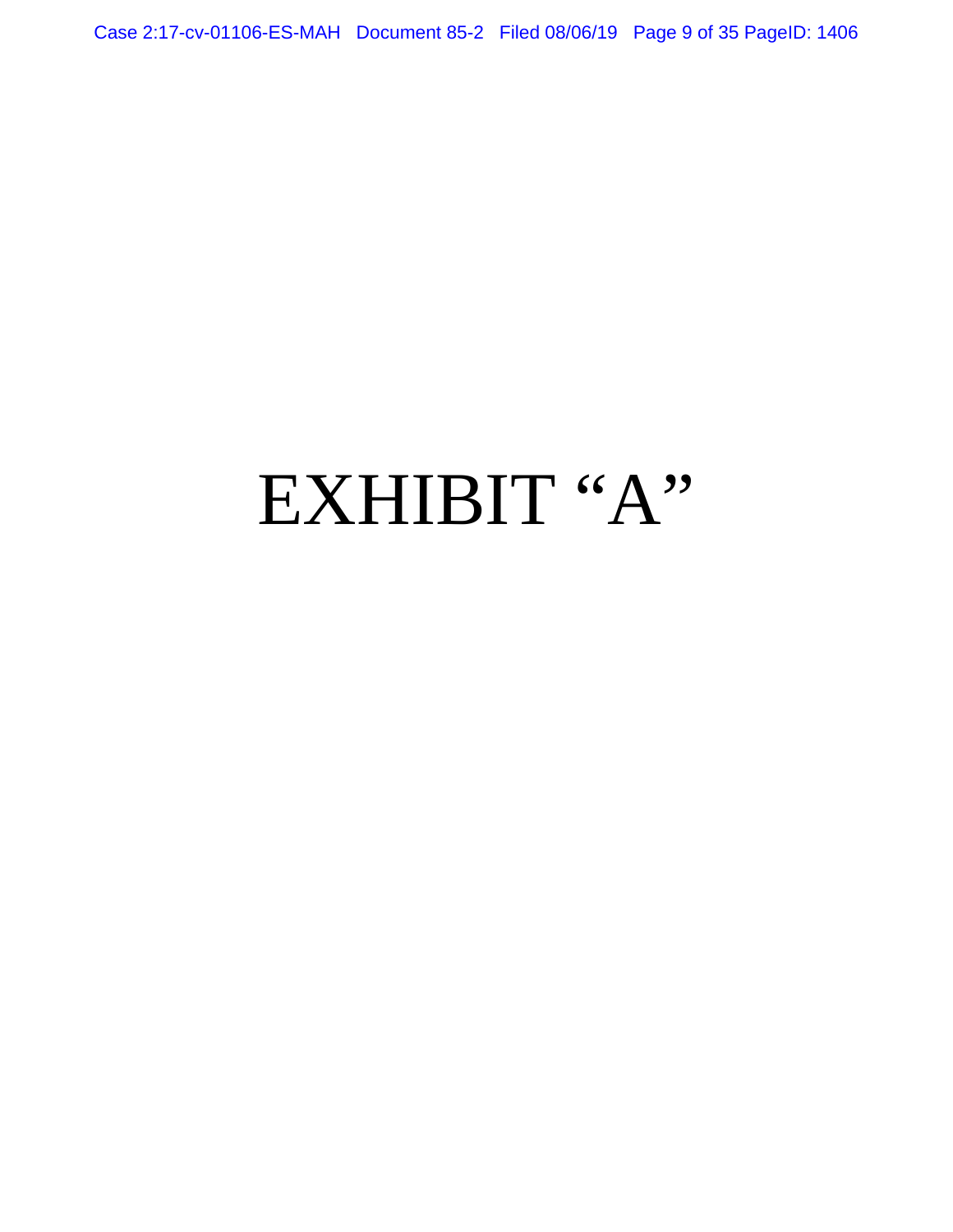Case 2:17-cv-01106-ES-MAH Document 85-2 Filed 08/06/19 Page 10 of 35 PageID: 1407

### **CORNERSTONE RESEARCH**

Economic and Financial Consulting and Expert Testimony

# Securities Class Action Settlements

**2018 Review and Analysis**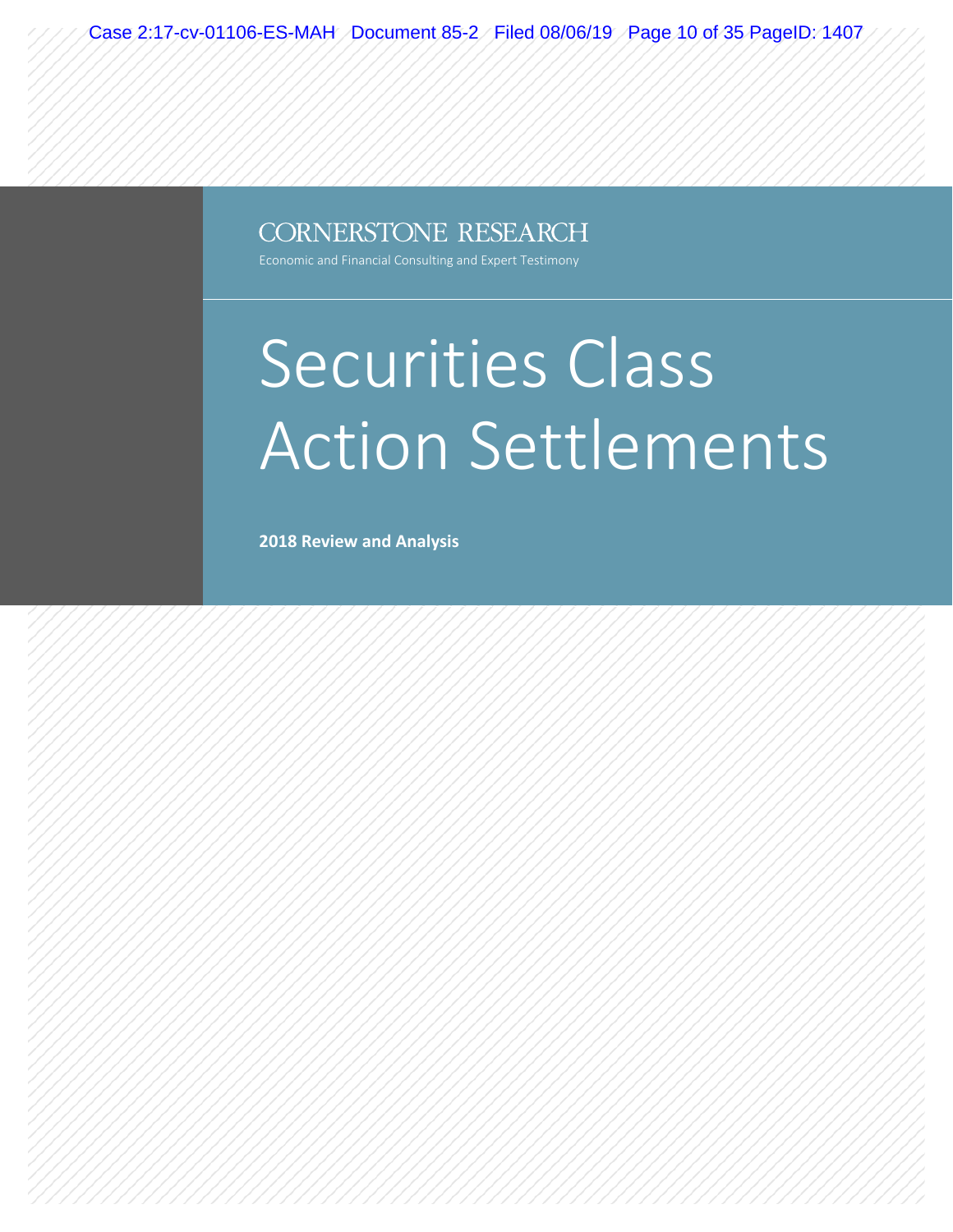# Table of Contents

| Highlights                                            | 1              |  |
|-------------------------------------------------------|----------------|--|
| Author Commentary                                     | 2              |  |
| <b>Total Settlement Dollars</b>                       | 3              |  |
| Settlement Size                                       | 4              |  |
| Damages Estimates                                     | 5              |  |
| Rule 10b-5 Claims: "Simplified Tiered Damages"        | 5              |  |
| '33 Act Claims: "Simplified Statutory Damages"        | $\overline{7}$ |  |
| Analysis of Settlement Characteristics                | 9              |  |
| <b>Accounting Allegations</b>                         | 9              |  |
| Institutional Investors                               | 10             |  |
| <b>Derivative Actions</b>                             | 11             |  |
| Corresponding SEC Actions                             | 12             |  |
| Case Stage at the Time of Settlement                  | 13             |  |
| Time to Settlement and Case Complexity                | 14             |  |
| Cornerstone Research's Settlement Prediction Analysis | 15             |  |
| Research Sample                                       | 16             |  |
| Data Sources                                          |                |  |
| Endnotes                                              | 17             |  |
| Appendices                                            | 18             |  |
| About the Authors                                     | 22             |  |
|                                                       |                |  |

The views expressed in this report are solely those of the authors, who are responsible for the content, and do not necessarily represent the views of Cornerstone Research.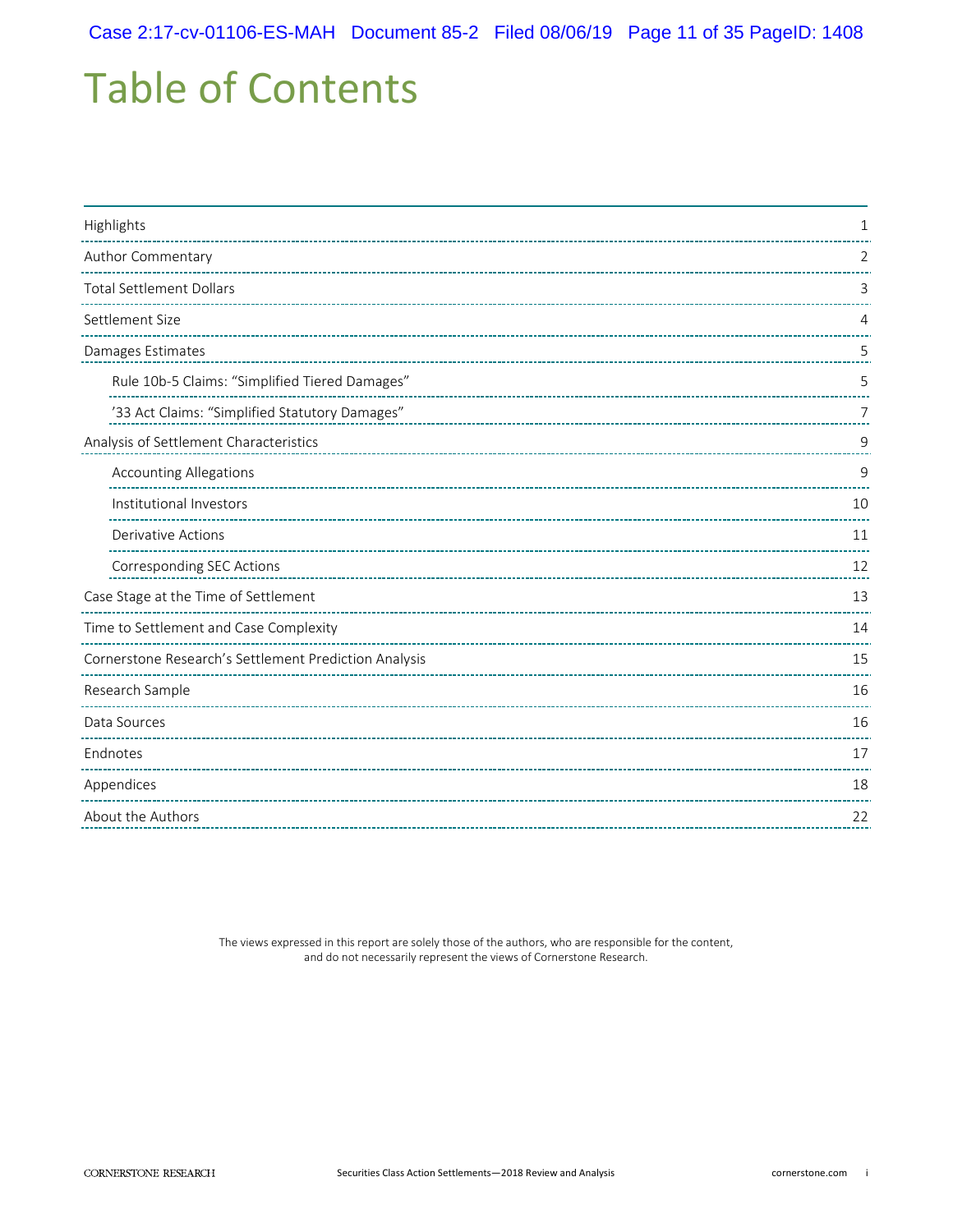# Table of Figures and Appendices

| Figure 1: Settlement Statistics                                                                        |    |
|--------------------------------------------------------------------------------------------------------|----|
| Figure 2: Total Settlement Dollars                                                                     |    |
| Figure 3: Distribution of Post-Reform Act Settlements                                                  |    |
| Figure 4: Median and Average "Simplified Tiered Damages"                                               | 5  |
| Figure 5: Median Settlements as a Percentage of "Simplified Tiered Damages" by Damages Ranges          | 6  |
| Figure 6: Settlements by Nature of Claims                                                              | 7  |
| Figure 7: Median Settlements as a Percentage of "Simplified Statutory Damages" by Damages Ranges       | 8  |
| Figure 8: Median Settlements as a Percentage of "Simplified Tiered Damages" and Accounting Allegations | 9  |
| Figure 9: Median Settlement Dollars and Public Pension Plans                                           | 10 |
| Figure 10: Frequency of Derivative Actions                                                             | 11 |
| Figure 11: Frequency of SEC Actions                                                                    | 12 |
| Figure 12: Median Settlement Dollars and Resolution Stage at Time of Settlement                        | 13 |
| Figure 13: Median Settlement by Duration from Filing Date to Settlement Hearing Date                   | 14 |
| Appendix 1: Settlement Percentiles                                                                     | 18 |
| Appendix 2: Select Industry Sectors                                                                    | 18 |
| Appendix 3: Settlements by Federal Circuit Court                                                       | 19 |
| Appendix 4: Mega Settlements                                                                           | 19 |
| Appendix 5: Median and Average Settlements as a Percentage of "Simplified Tiered Damages"              | 20 |
| Appendix 6: Median and Average Maximum Dollar Loss (MDL)                                               | 20 |
| Appendix 7: Median and Average Disclosure Dollar Loss (DDL)                                            | 21 |
| Appendix 8: Median Docket Entries by "Simplified Tiered Damages" Range                                 | 21 |
|                                                                                                        |    |

Analyses in this report are based on 1,775 securities class actions filed after passage of the Private Securities Litigation Reform Act of 1995 (Reform Act) and settled from 1996 through year-end 2018. See page 16 for a detailed description of the research sample. For purposes of this report and related research, a settlement refers to a negotiated agreement between the parties to a securities class action that is publicly announced to potential class members by means of a settlement notice.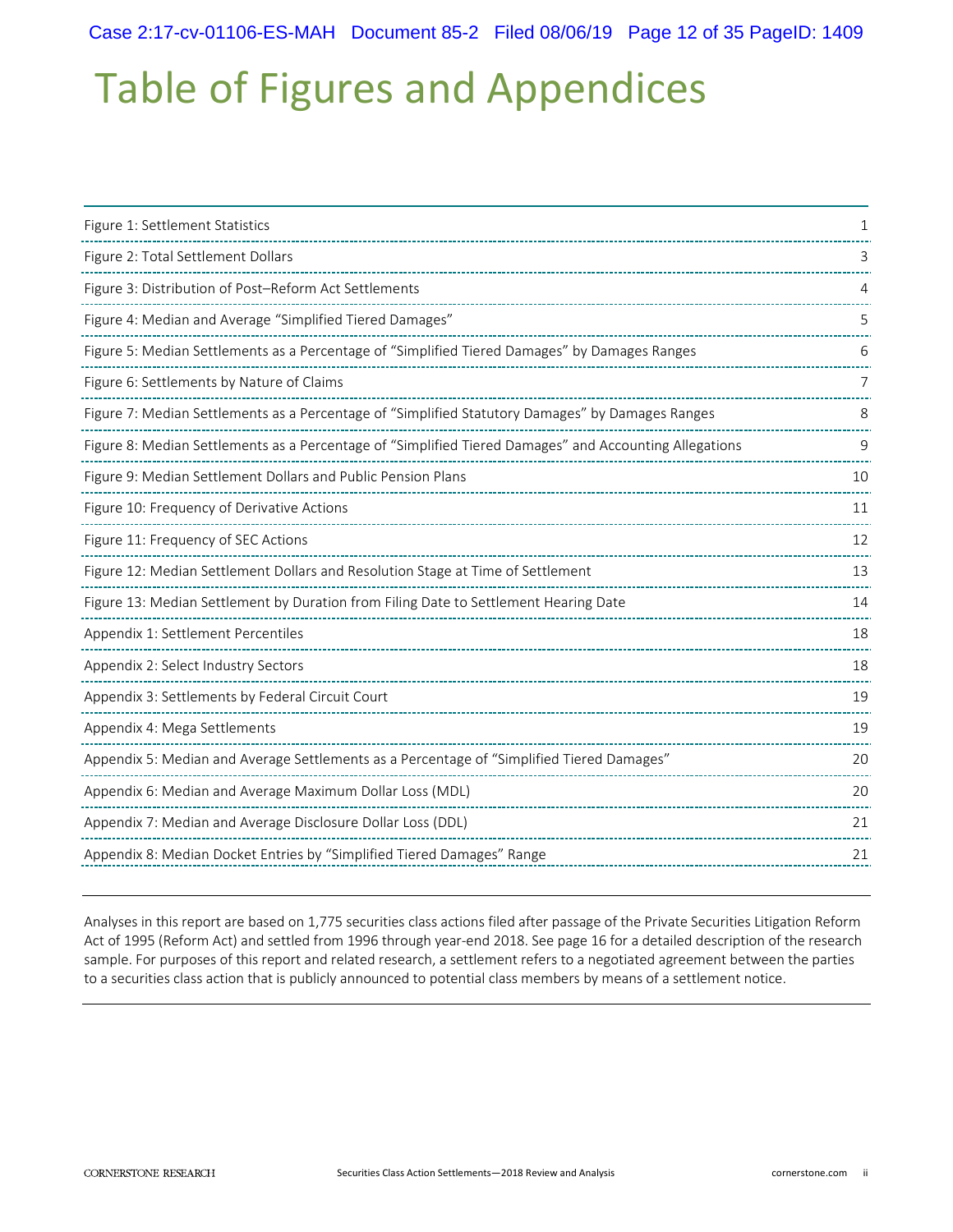# **Highlights**

Propelled by mega settlements of \$100 million or higher, total settlement dollars rose to just above \$5 billion in 2018. This was the third-highest total in the prior 10 years. An increase in midsized settlements between \$10 million and \$50 million also contributed to the increased total value of settlements.

- There were 78 securities class action settlements approved in 2018—only slightly fewer than the number of settlements approved in 2017. (page 1)
- Total settlement dollars increased substantially over the 2017 near-historic low to just over \$5 billion, which was 50 percent higher than the average for the prior nine years. (page 3)
- There were five mega settlements (settlements equal to or greater than \$100 million) in 2018. (page 4)
- Compared to the historically low levels in 2017, in 2018 the average settlement amount more than tripled to \$64.9 million, while the median settlement amount (representing the typical case) more than doubled to \$11.3 million. (page 1)
- For 2018 cases with Rule 10b-5 claims, when compared to 2017 results, average "simplified tiered damages" rose 45 percent to \$687 million, while median "simplified tiered damages" rose 88 percent to \$250 million. (page 5)
- The median settlement as a percentage of "simplified tiered damages" in 2018 was 6.0 percent—higher than the median of 5.1 percent over the prior nine years. (page 6)
- Compared to defendant firms involved in cases settled in 2017, defendant firms in 2018 settlements were roughly 50 percent larger, as measured by median total assets. (page 5)
- During 2014–2018, the median settlement for cases that settled before a ruling on a motion for class certification was \$12.6 million, compared to \$18.0 million for cases that settled after such a ruling. (page 13)
- Among 2018 settled cases, the average time to reach a ruling on a motion for class certification was 4.8 years. (page 13)

#### Figure 1: Settlement Statistics

(Dollars in millions)

|                       | 1996-2017  | 2017      | 2018      |
|-----------------------|------------|-----------|-----------|
| Number of Settlements | 1,697      | 81        | 78        |
| Total                 | \$96,982.2 | \$1,511.1 | \$5,064.3 |
| Minimum               | \$0.2      | \$0.5     | \$0.4     |
| Median                | \$8.6      | \$5.1     | \$11.3    |
| Average               | \$57.1     | \$18.7    | \$64.9    |
| Maximum               | \$9,008.9  | \$215.1   | \$3,000.0 |

Note: Settlement dollars are adjusted for inflation; 2018 dollar equivalent figures are used. Figure 1 includes all post–Reform Act settlements. Settlements during 1996–2017 include 13 cases each exceeding \$1 billion—adjusted for inflation, these settlements drive up the average settlement amount.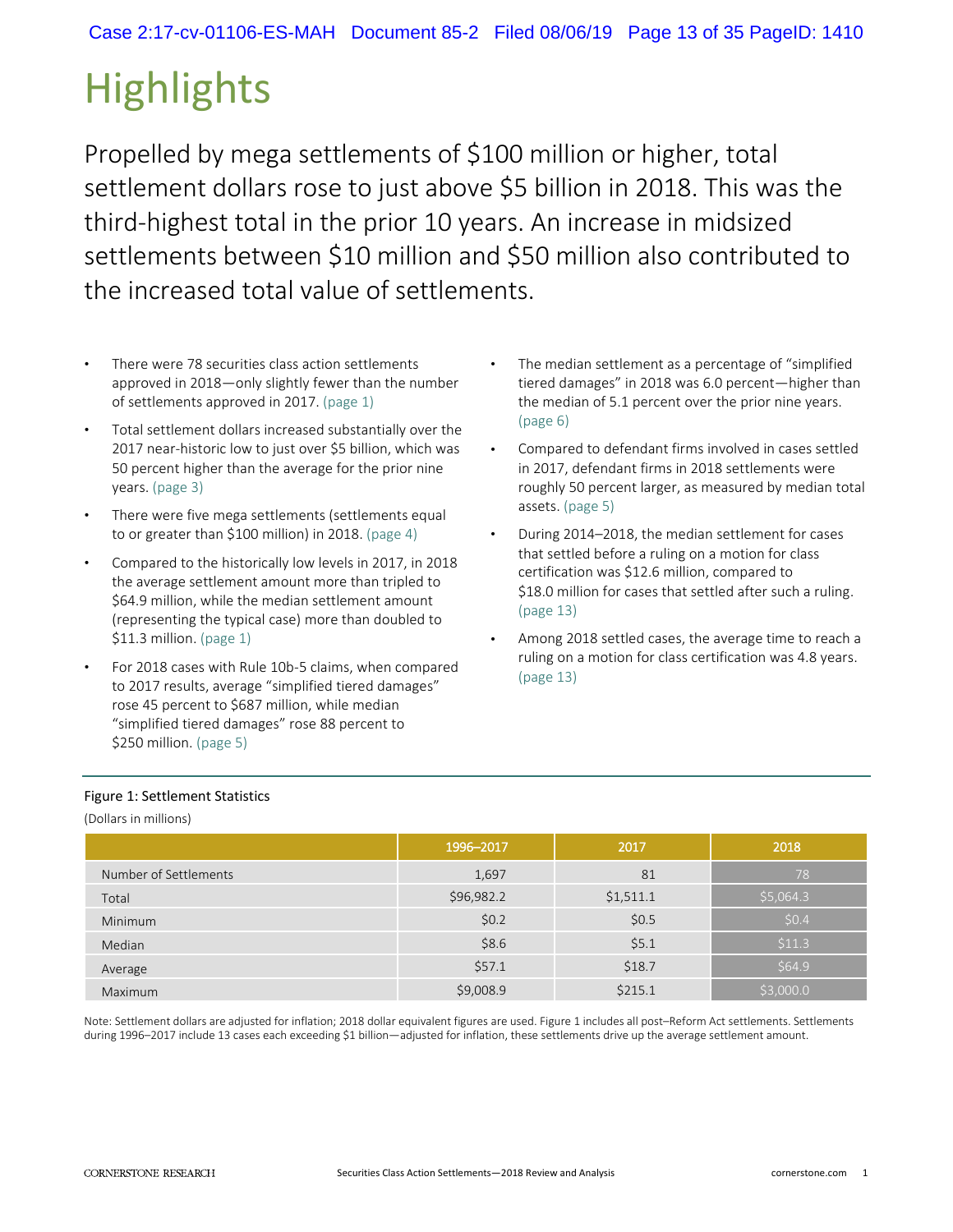# Author Commentary

### 2018 Findings

In this section we provide our perspective on the increase in the 2018 median settlement amount, both in dollars and as a percentage of our simplified proxy for plaintiff-style damages.

While there are important determinants of settlement amounts that we are unable to observe, such as case merits, we collect and analyze publicly available data in an effort to represent underlying constructs relevant to settlement determination. These determinants include the strength of the case, potential damages alleged by plaintiffs, resources available to fund the settlement from named defendants and/or their insurers, as well as other factors that may affect the settlement negotiation process.

Over the years, we have identified a number of factors that are associated with higher settlement amounts. The results in 2018 are unusual in that settlement amounts increased even as a percentage of our simplified damages proxy despite a decrease in certain factors typically associated with larger settlements.

For example, relative to both the previous year (2017) and the previous nine years (2009–2017), fewer cases settled in 2018 involved accounting allegations. Similarly, settlements also involved fewer public pension plan lead plaintiffs. These findings raise the question: what did cause the increase in settlement amounts in 2018?

One interesting finding in 2018 is that more than 14 percent of settled cases involved an accompanying criminal action the highest proportion over the last 10 years. Cases associated with a criminal action generally settle for higher amounts*.*

However, the answer appears to relate primarily to the potential resources available to fund the settlement. Specifically, we study issuer defendant total assets as a proxy for both the resources available directly from the defendant, as well as potential Directors and Officers (D&O) insurance coverage. In 2018, defendant firms in settled cases were 50 percent larger than in 2017, and over 20 percent larger than over the prior five years. Similarly, both the proportions of settlements involving delisted firms, as well as bankrupt firms, were the lowest over the last decade. Taken together, this suggests that economic factors played an important role in the increase in settlement size in 2018.

*What is striking in 2018 is the dramatic increase in average and median settlement amounts despite a drop in a number of factors typically associated with higher settlements.*

*Dr. Laura E. Simmons Senior Advisor Cornerstone Research* 

## Recent Developments

Recent data on case filings can provide insights into potential settlement trends. Specifically, record levels of market capitalization losses reported for case filings in 2018 may suggest that large settlements will persist in upcoming years. See Cornerstone Research's *Securities Class Action Filings— 2018 Year in Review*. 1

In addition, the emergence of event-driven securities case filings over the last couple of years has been widely discussed. These cases have been described as driven by adverse events such as "an explosion, a crash, [or] a mass torts episode."2 Some authors have associated such cases with more rapid filings and the entrance of certain plaintiff law firms lacking connections to institutional investors.<sup>3</sup> Accordingly, we have investigated the development of trends related to these suits for case settlements in 2018.

We observe that, overall, settlement amounts, our simplified damages proxy, and defendant assets are all lower for cases in which the law firms associated with event-driven litigation serve as lead counsel. In addition, consistent with expectations, cases in which they serve as lead counsel are less likely to involve institutional investors as lead plaintiffs.

Given that securities cases take, on average, just over threeand-a-half years to resolve, such cases may have a greater impact on future settlement trends, and we will continue to investigate effects related to event-driven litigation in subsequent reports.

*—Laarni T. Bulan, Ellen M. Ryan, and Laura E. Simmons*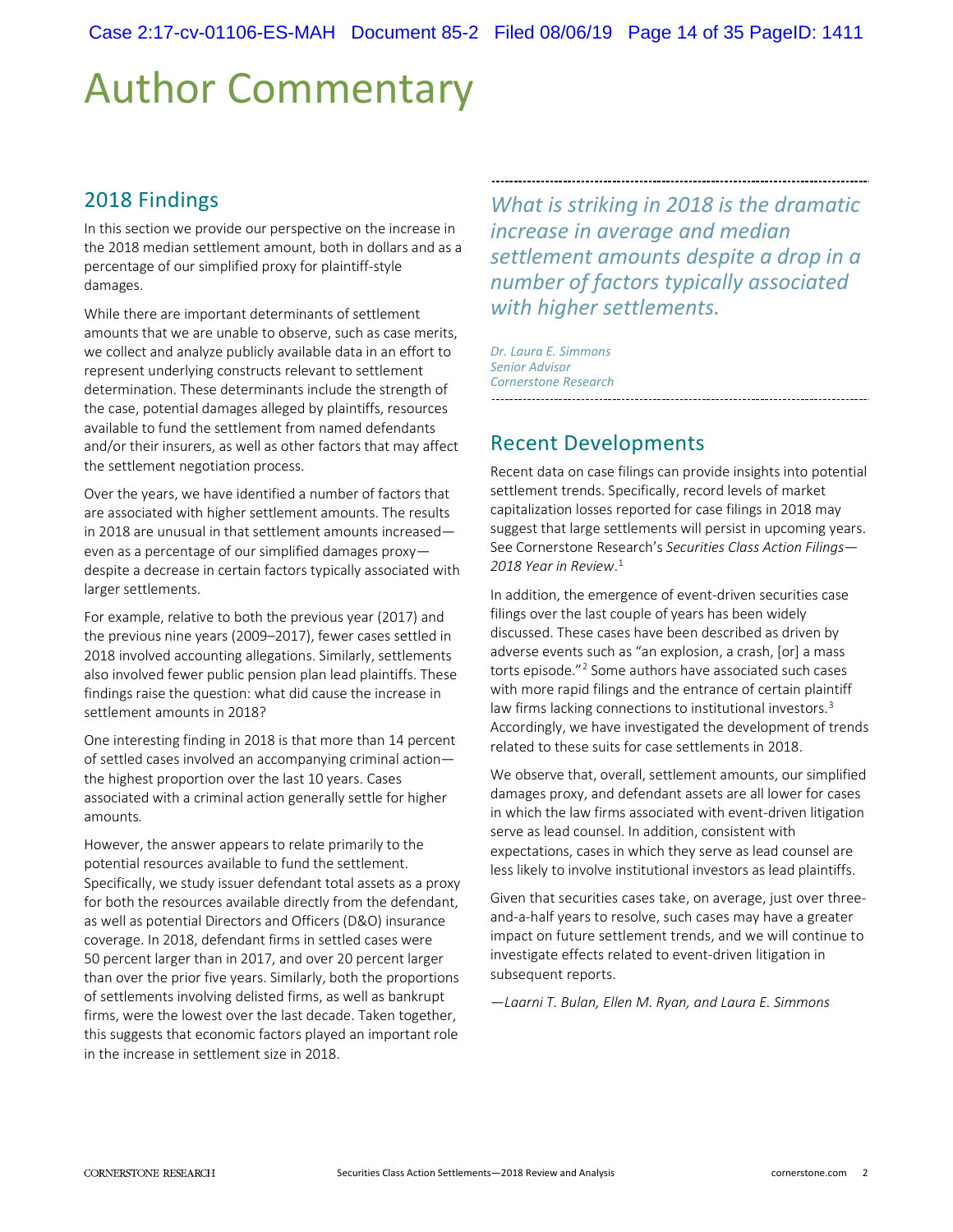# Total Settlement Dollars

- The total value of settlements approved by courts in 2018 was just over \$5 billion—more than three times the total amount approved in 2017.
- The average settlement amount in 2018 was nearly \$65 million, considerably higher than the \$18.7 million average in 2017 and 44 percent higher than the average for the prior nine years.
- In addition, the 2018 median settlement of \$11.3 million was more than double the 2017 median, indicating larger 2018 settlements overall.
- Figure 2: Total Settlement Dollars 2009–2018

(Dollars in billions)

The larger settlement amounts in 2018 were accompanied by higher levels in our proxy for plaintiffstyle damages. (See page 5 for a discussion of damages estimates.)

*2018 total settlement dollars surpassed the prior nine-year average annual total by 50 percent.*



Note: Settlement dollars are adjusted for inflation; 2018 dollar equivalent figures are used. N refers to the number of observations.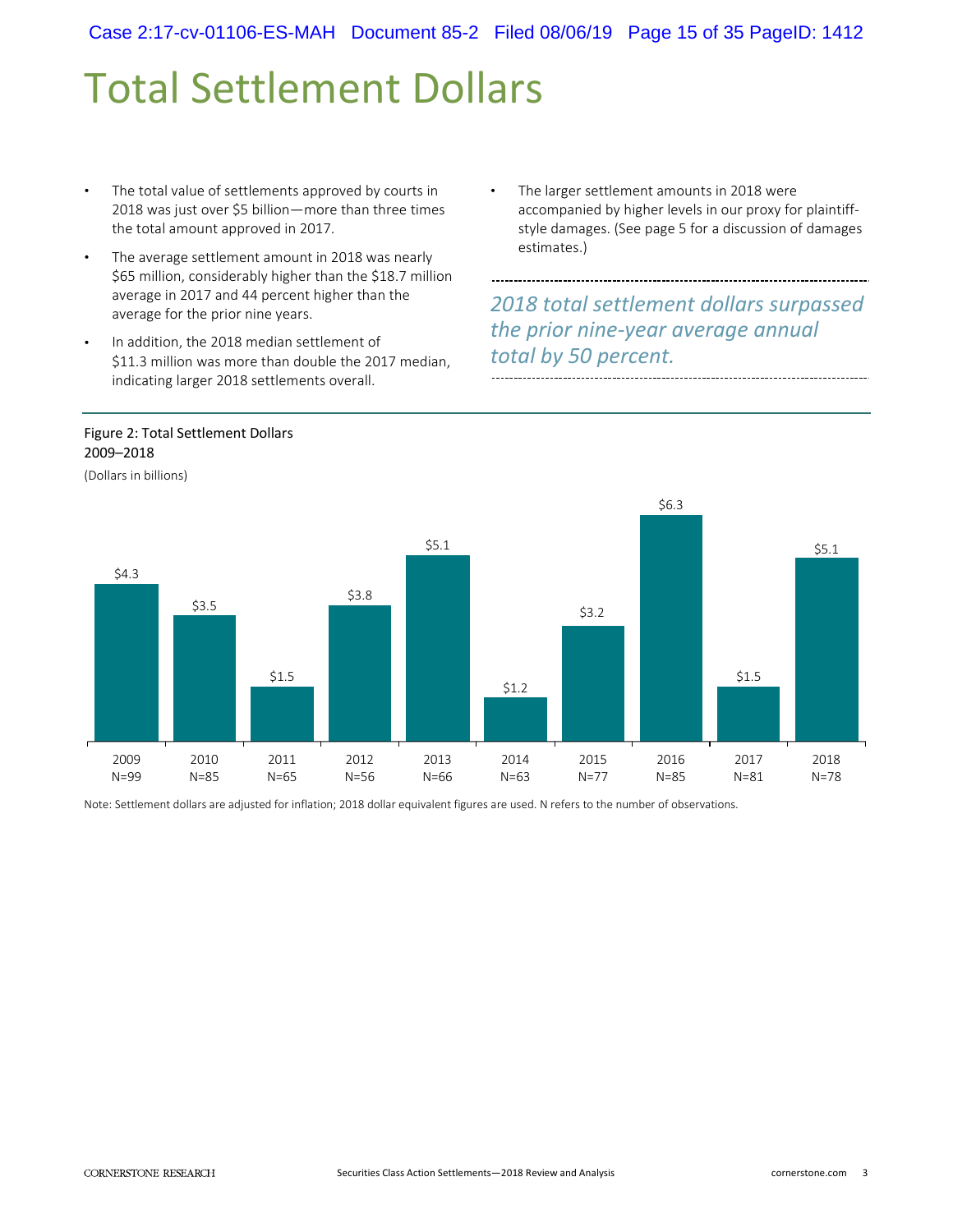# Settlement Size

There were five mega settlements in 2018, with settlements ranging from \$110 million to \$3 billion.

*32 cases settled for between \$10 million and \$49 million in 2018, representing an approximate 60 percent increase over 2017.*

- The median and average settlement amounts in 2018 were 31 percent and 14 percent higher than the median and average, respectively, for all prior post– Reform Act settlements.
- Contributing to the increase in median and average settlement amounts, the number of small settlements (amounts less than \$5 million) declined by nearly 40 percent, from 40 cases in 2017 to 25 in 2018.



(Dollars in millions)



Note: Settlement dollars are adjusted for inflation; 2018 dollar equivalent figures are used. Percentages may not sum to 100 percent due to rounding.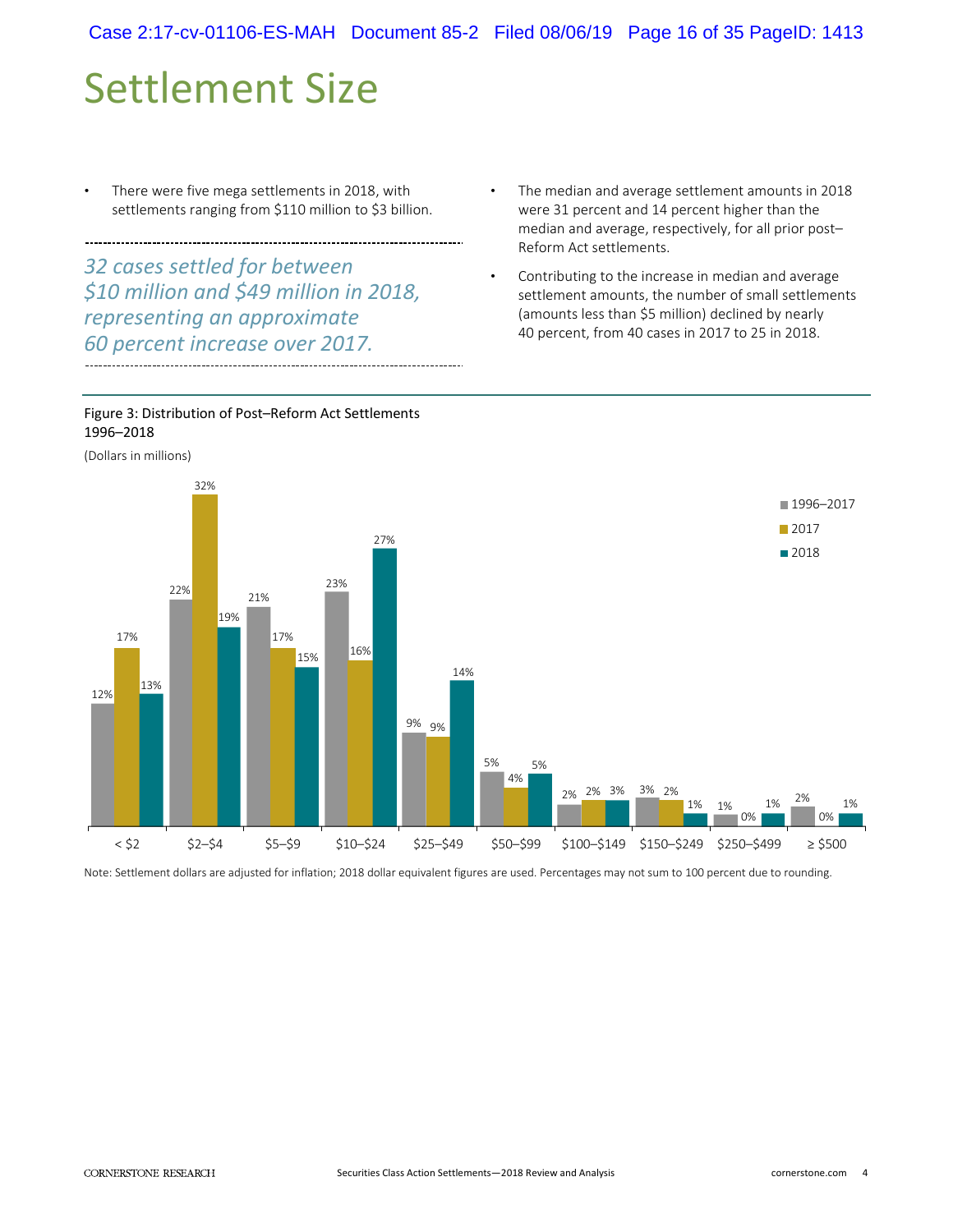Case 2:17-cv-01106-ES-MAH Document 85-2 Filed 08/06/19 Page 17 of 35 PageID: 1414

• "Simplified tiered damages" is correlated with stock market volatility at the time of a case filing. The rise in median and average "simplified tiered damages" in 2018 is consistent with increased stock market volatility in 2015 and 2016, when more than half of cases that

• "Simplified tiered damages" is also generally correlated with the length of the class period. For cases settled in

2018, the median class period length was over 13 percent longer than the median in 2017.

• Higher "simplified tiered damages" are generally associated with larger issuer defendants (measured by total assets or market capitalization of the issuer). In 2018, the median issuer defendant total assets of \$829 million was almost 50 percent larger than for

settled in 2018 were filed.

cases settled in 2017.

# Damages Estimates

### Rule 10b-5 Claims: "Simplified Tiered Damages"

"Simplified tiered damages" uses simplifying assumptions to estimate per-share damages and trading behavior. It provides a measure of potential shareholder losses that allows for consistency across a large volume of cases, thus enabling the identification and analysis of potential trends.<sup>4</sup> Cornerstone Research's prediction model finds this measure to be the most important factor in predicting settlement amounts. 5 However, this measure is not intended to represent actual economic losses borne by shareholders. Determining any such losses for a given case requires more in-depth economic analysis.

#### *Median "simplified tiered damages" increased 88 percent from 2017.*

Figure 4: Median and Average "Simplified Tiered Damages" 2009–2018



Note: "Simplified tiered damages" are adjusted for inflation based on class period end dates. Damages are estimated for cases alleging a claim under Rule 10b-5 (whether alone or in addition to other claims).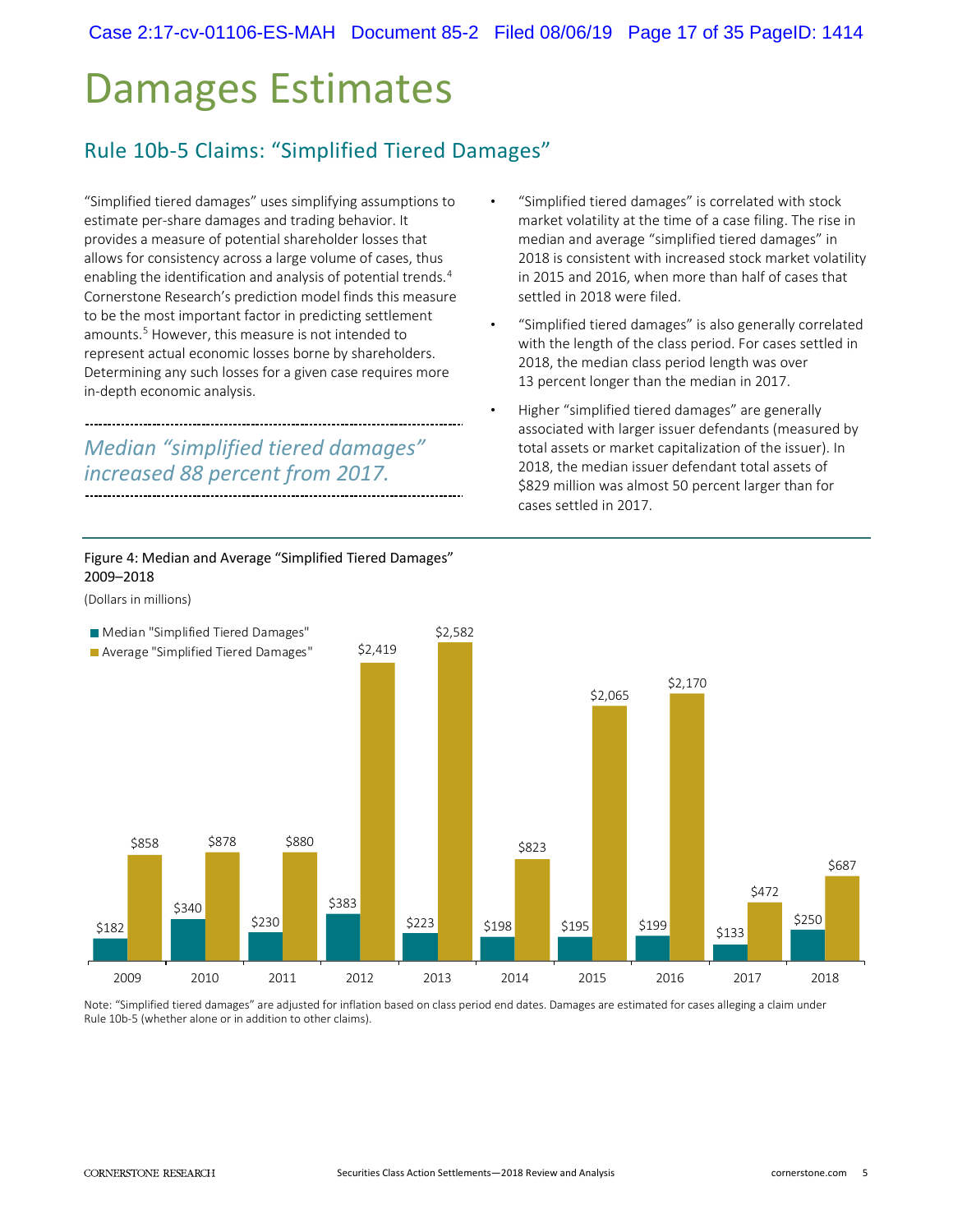- Larger cases (cases with higher levels of the proxy for shareholder losses) typically settle for a smaller percentage of "simplified tiered damages."
- The median settlement as a percentage of "simplified" tiered damages" increased to 6.0 percent in 2018, compared to a median of 5.1 percent for the prior nine years.
- For the smallest cases (measured by "simplified tiered damages"), the median settlement as a percentage of "simplified tiered damages" decreased by more than 50 percent, from 29 percent in 2017 to 14 percent in 2018.

### *The median settlement as a percentage of "simplified tiered damages" increased for the third consecutive year.*

As observed over the last decade, smaller cases typically settle more quickly. Cases with less than \$25 million in "simplified tiered damages" settled within 2.9 years on average, compared to 4.5 years for cases with "simplified tiered damages" of greater than \$500 million.

#### Figure 5: Median Settlements as a Percentage of "Simplified Tiered Damages" by Damages Ranges  2009–2018



Note: Damages are estimated for cases alleging a claim under Rule 10b-5 (whether alone or in addition to other claims).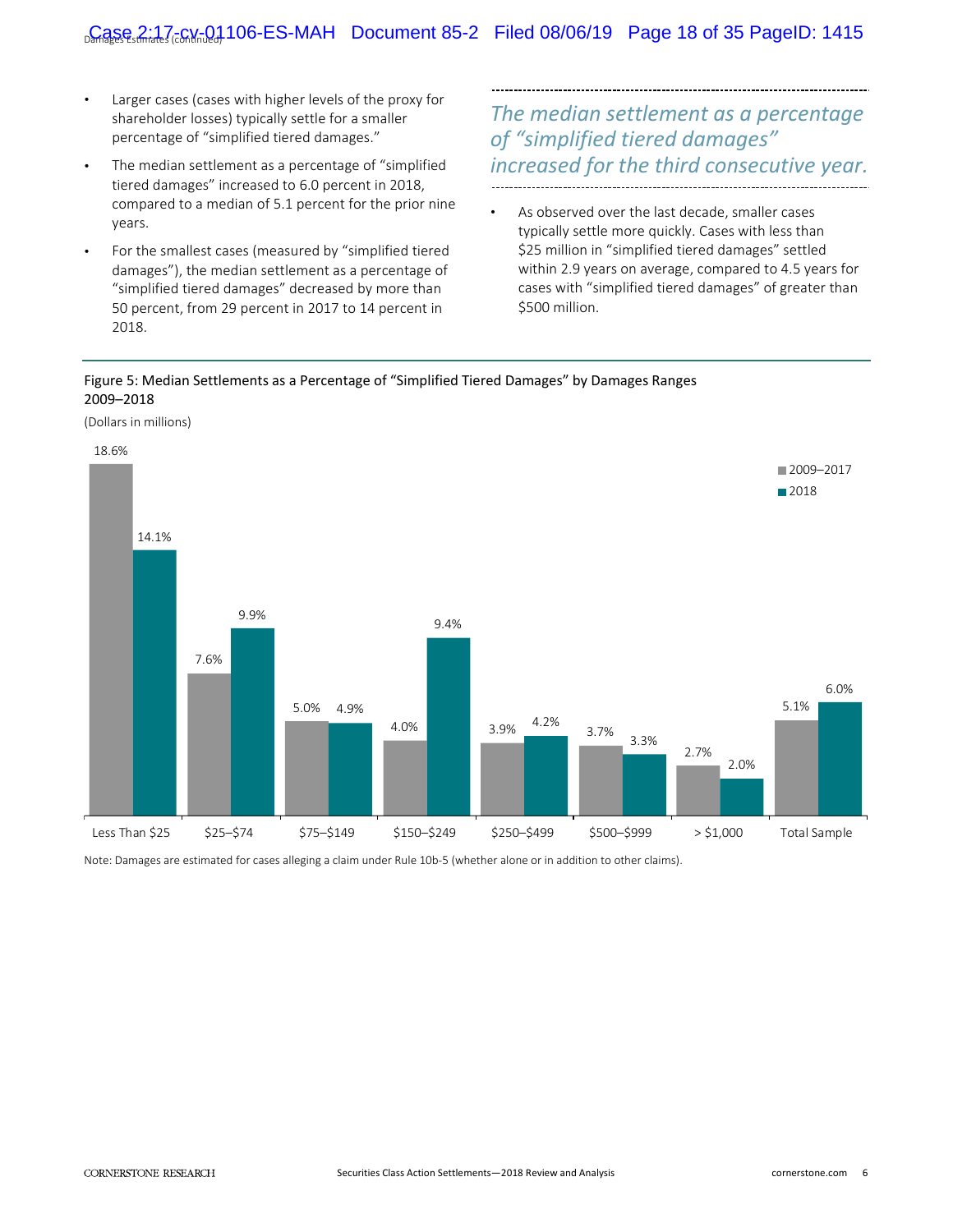## '33 Act Claims: "Simplified Statutory Damages"

- For cases involving only Section 11 and/or Section 12(a)(2) claims ('33 Act claims), shareholder losses are estimated using a model in which the statutory loss is the difference between the statutory purchase price and the statutory sales price, referred to here as "simplified statutory damages."<sup>6</sup> Only the offered shares are assumed to be eligible for damages.
- "Simplified statutory damages" are typically smaller than "simplified tiered damages," reflecting differences in the methodologies used to estimate alleged inflation per share, as well as differences in the shares eligible to be damaged (i.e., only offered shares are included).
- In 2018, among settlements involving only '33 Act claims, the median time to settlement was 2.3 years, compared to slightly more than three years for cases involving only Rule 10b-5 claims.
- Median settlement amounts are substantially higher for cases involving both '33 Act claims and Rule 10b-5 allegations than for those with only Rule 10b-5 claims.

### *Eight cases involving only '33 Act claims settled in 2018.*

#### Figure 6: Settlements by Nature of Claims 2009–2018

(Dollars in millions)

|                                              | Number of<br><b>Settlements</b> | Median<br>Settlement | Median "Simplified<br><b>Statutory Damages"</b> | <b>Median Settlement</b><br>as a Percentage of<br>"Simplified Statutory<br>Damages" |
|----------------------------------------------|---------------------------------|----------------------|-------------------------------------------------|-------------------------------------------------------------------------------------|
| Section 11 and/or<br>Section $12(a)(2)$ Only | 76                              | \$5.2                | \$107.8                                         | 8.0%                                                                                |

|                                                           | Number of<br><b>Settlements</b> | <b>Median</b><br>Settlement | Median "Simplified<br><b>Tiered Damages"</b> | <b>Median Settlement</b><br>as a Percentage of<br>"Simplified Tiered<br>Damages" |
|-----------------------------------------------------------|---------------------------------|-----------------------------|----------------------------------------------|----------------------------------------------------------------------------------|
| Both Rule 10b-5 and<br>Section 11 and/or Section 12(a)(2) | 127                             | \$14.8                      | \$339.6                                      | 5.8%                                                                             |
| Rule 10b-5 Only                                           | 537                             | \$8.2                       | \$203.9                                      | 4.6%                                                                             |

Note: Settlement dollars and damages are adjusted for inflation; 2018 dollar equivalent figures are used. Damages are adjusted for inflation based on class period end dates.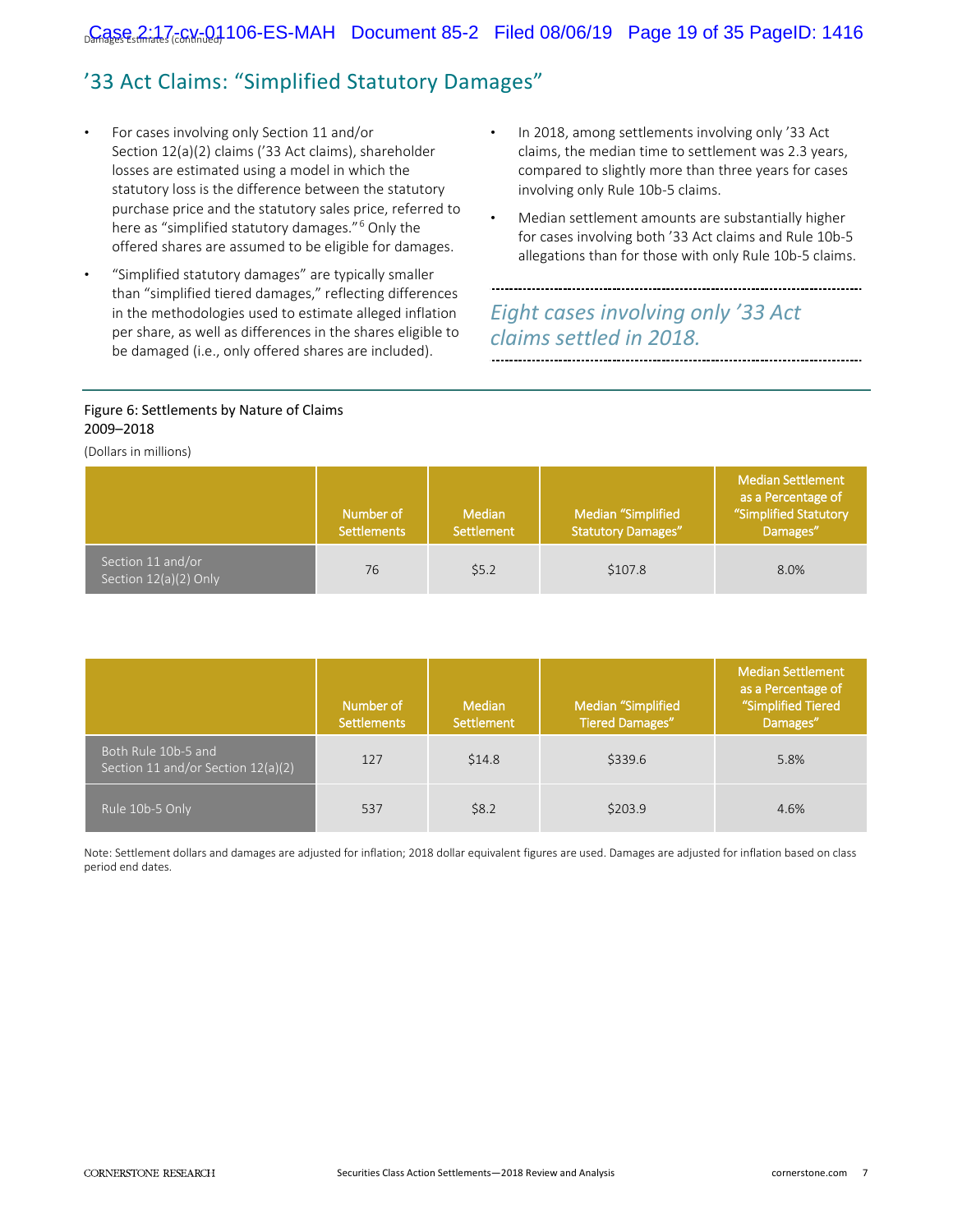- Similar to cases with Rule 10b-5 claims, settlements as a percentage of "simplified statutory damages" for cases with only '33 Act claims are smaller for cases that have larger estimated damages.
- Since 2009, 85 percent of settled cases with only '33 Act claims had a named underwriter defendant.
- Over the period 2009-2018, the average settlement as a percentage of "simplified statutory damages" for cases with a named underwriter defendant was 13.2 percent, compared to 5.9 percent for cases without a named underwriter defendant.

# *50 percent of cases with only '33 Act claims settled in 2018 were heard in state courts.*

• As discussed in *Securities Class Action Filings—2018 Year in Review*, stand-alone '33 Act claim case filings were 45 percent higher in 2018 than the average over the prior five years. These cases will likely reach resolution within the next two to three years and may contribute to an increase in the number of '33 Act claim settlements during those years.

#### Figure 7: Median Settlements as a Percentage of "Simplified Statutory Damages" by Damages Ranges  2009–2018



Note: N refers to the number of observations.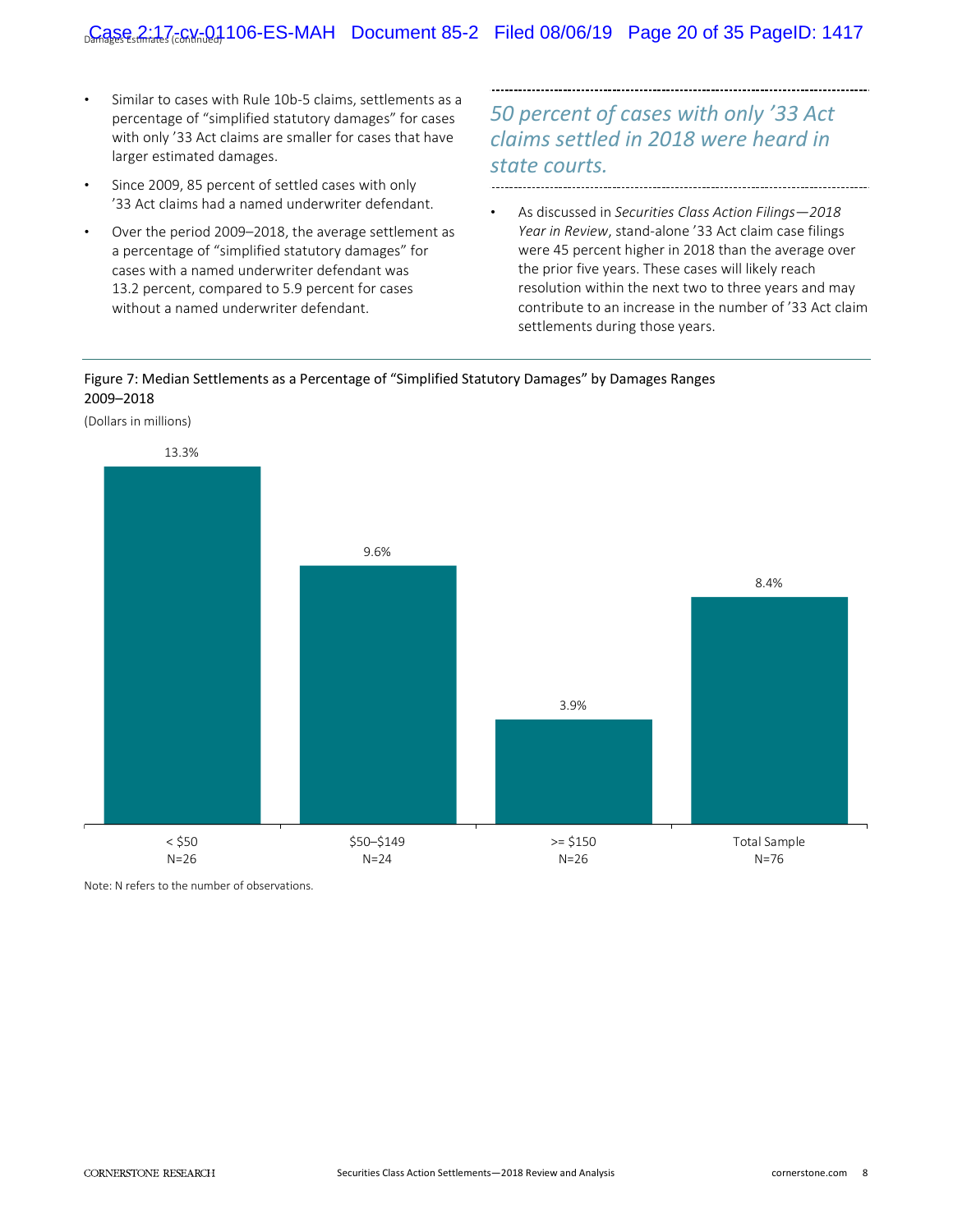# Analysis of Settlement Characteristics

### Accounting Allegations

This analysis examines three types of accounting issues among settled cases involving Rule 10b-5 claims: (1) alleged Generally Accepted Accounting Principles (GAAP) violations, (2) restatements, and (3) reported accounting irregularities.<sup>7</sup> For further details regarding settlements of accounting cases, see Cornerstone Research's annual report on *Accounting Class Action Filings and Settlements*. 8

- The proportion of settled cases alleging GAAP violations in 2018 was 45 percent, continuing a four-year decline from a high of 67 percent in 2014.
- Settled cases with restatements are generally associated with higher settlements as a percentage of "simplified tiered damages" compared to cases without restatements. In 2018, the median settlement as a percentage of "simplified tiered damages" was 11.3 percent for cases with restatements, but 5.1 percent for cases without restatements.
- Among cases settled in 2018 with accounting-related allegations, approximately 10 percent involved a named auditor codefendant, essentially unchanged from 2017 (10.2 percent). However, these proportions were significantly lower than the average of 21.9 percent over the prior eight years.
- Reported accounting irregularities among settled cases averaged less than 2 percent from 2015 to 2018, compared to almost 10 percent from 2009 to 2014.

*The infrequency of reported accounting irregularities among settled cases continued for the fourth straight year.* 

Accounting



Figure 8: Median Settlements as a Percentage of "Simplified Tiered Damages" and Accounting Allegations 2009–2018

Note: N refers to the number of observations.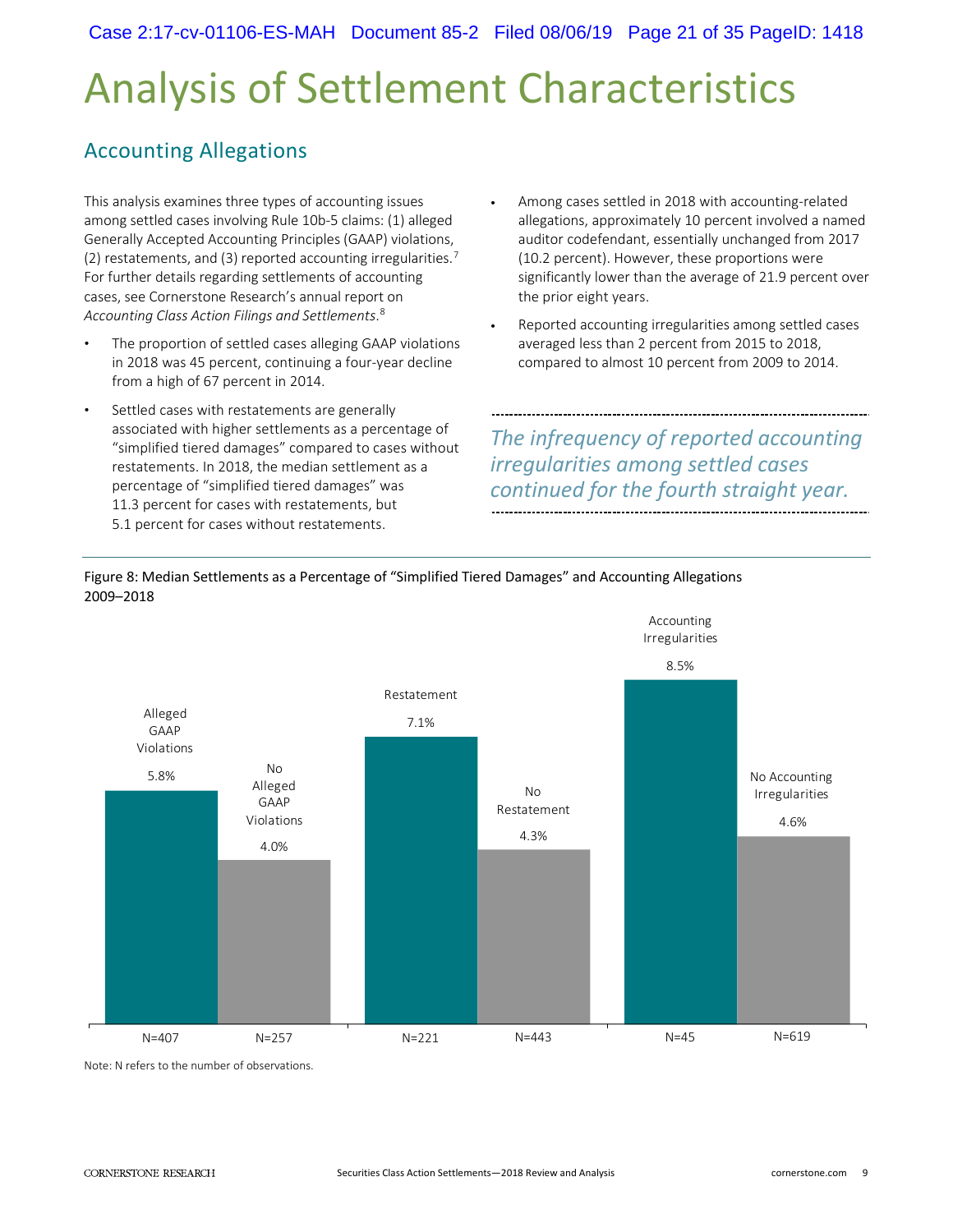### Institutional Investors

- Institutional investors, including public pension plans (a subset of institutional investors), tend to be involved in larger cases, that is, cases with higher "simplified tiered damages."
- Median "simplified tiered damages" for cases involving a public pension as a lead plaintiff in 2018 were \$689 million compared to \$213 million for cases without a public pension as a lead plaintiff.
- While public pensions historically have tended to be involved in cases with accounting-related allegations (i.e., alleged GAAP violations, restatements, and accounting irregularities), this was not true in 2018.

*The proportion of 2018 settlements with a public pension plan as lead plaintiff was at its lowest level in the last decade.*

In 2018, median total assets for issuer defendants in cases involving an institutional investor as a lead plaintiff were \$1.6 billion compared to \$328 million for

cases without institutional investor involvement.

#### Figure 9: Median Settlement Dollars and Public Pension Plans 2009–2018

#### (Dollars in millions)



Note: Settlement dollars are adjusted for inflation; 2018 dollar equivalent figures are used.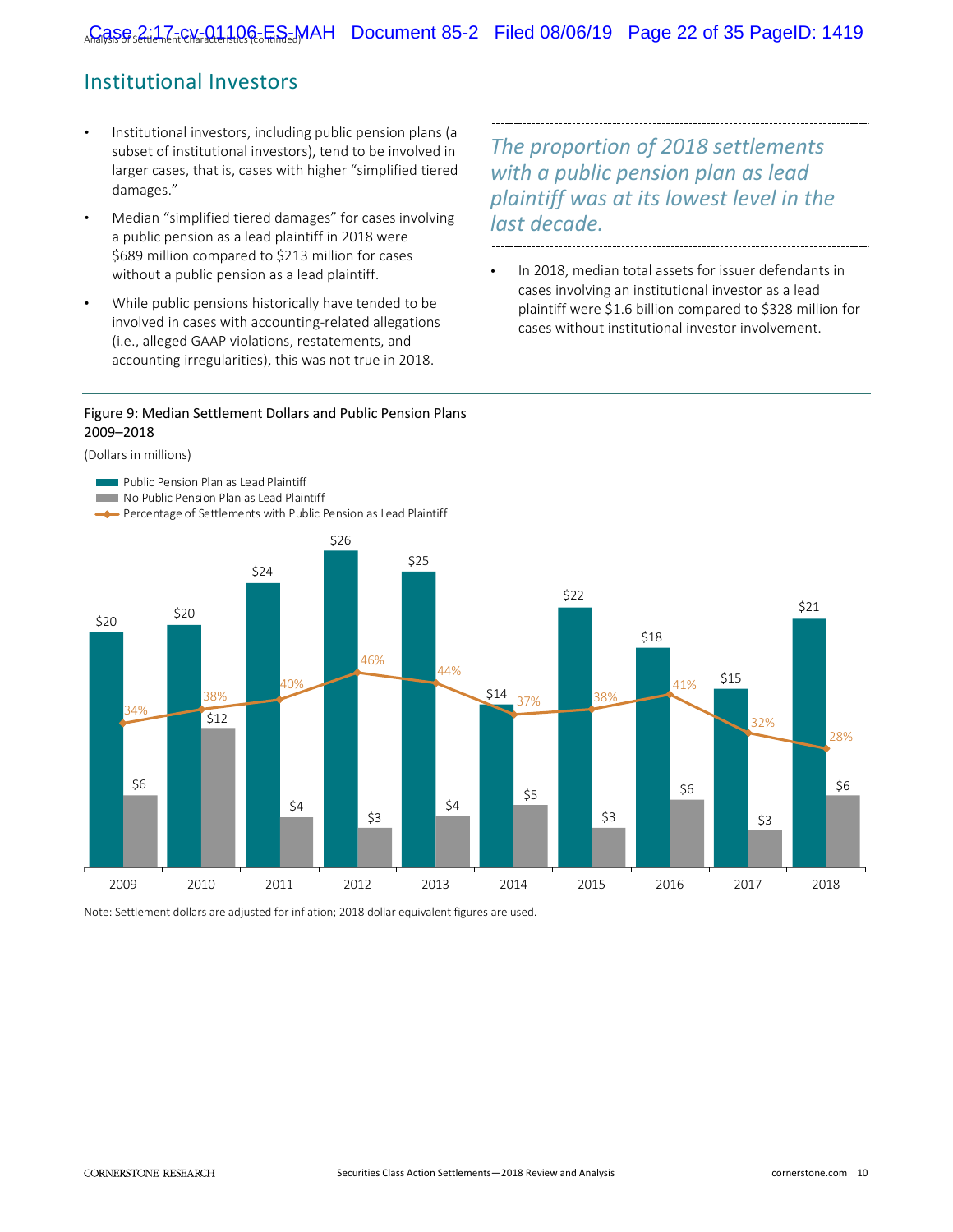------------

### Derivative Actions

Derivative cases accompanying securities class actions are more frequently filed when corresponding securities class actions are relatively large or involve a financial restatement or public pension plan lead plaintiff.

*The percentage of settled cases with a public pension plan lead plaintiff that also involved an accompanying derivative action reached 77 percent in 2018, its highest level in the last 10 years.*

- The increase in the proportion of settled cases involving an accompanying derivative action is consistent with both the larger cases (measured by "simplified tiered damages") and the larger settlement amounts observed in 2018.
	- The median "simplified tiered damages" for cases with companion derivative actions was \$480 million, compared to \$47 million for cases without accompanying derivation actions.
	- The median settlement amount for cases with companion derivative actions was \$18 million, compared to \$5 million for cases without accompanying derivative actions.

#### Figure 10: Frequency of Derivative Actions 2009–2018

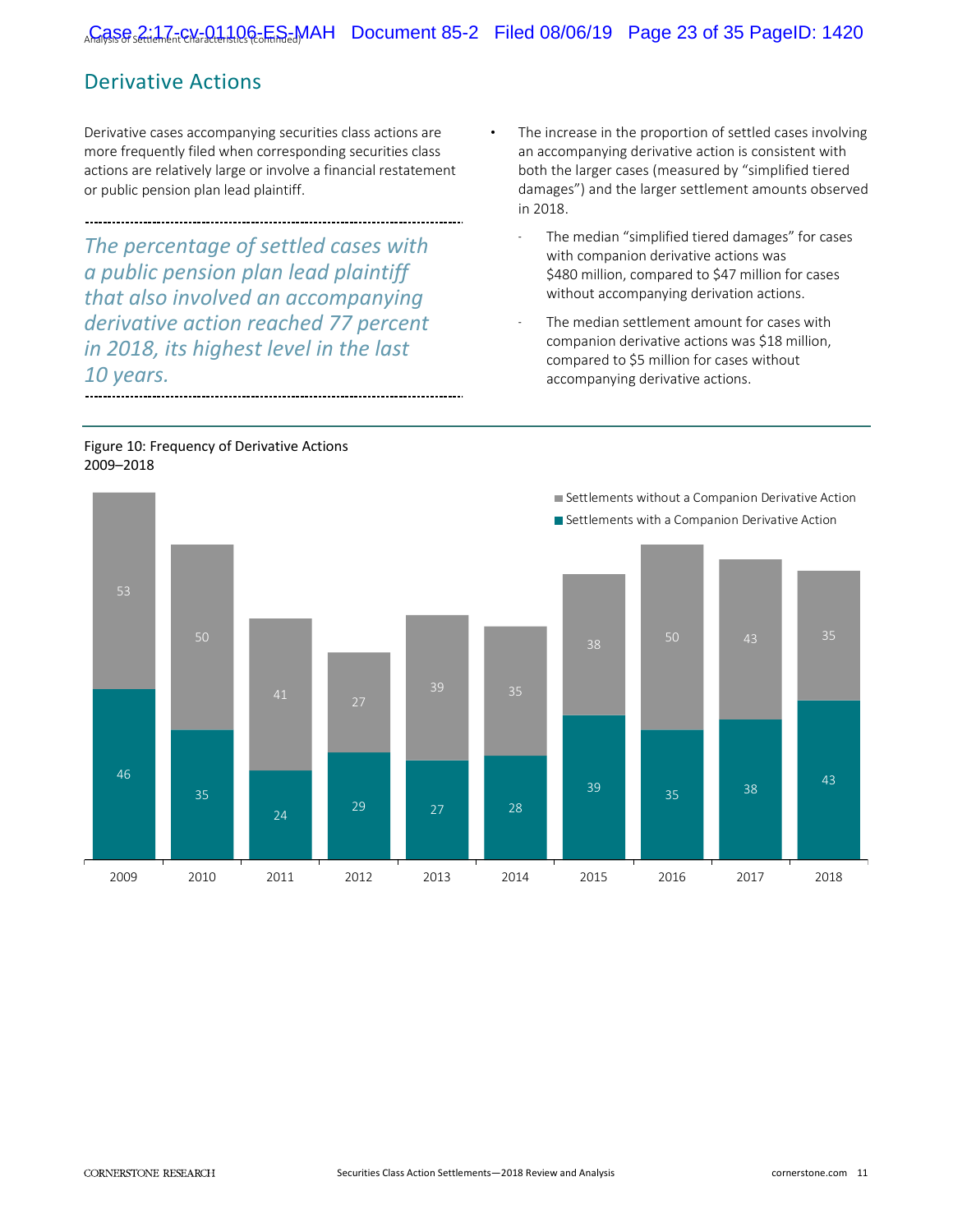### Corresponding SEC Actions

Cases with a corresponding Securities and Exchange Commission (SEC) action related to the allegations are typically associated with significantly higher settlement amounts and higher settlements as a percentage of "simplified tiered damages."9

- The number of settled securities class actions with corresponding SEC actions has remained relatively stable over the last four years.
- Cases with corresponding SEC actions tend to involve larger issuer defendants. For cases settled during 2009–2018, the median total assets of issuer defendant firms at the time of settlement were \$946 million for cases with corresponding SEC actions, compared to \$653 million for cases without a corresponding SEC action.
- Corresponding SEC actions are also frequently associated with distressed firms. For purposes of this research, a distressed firm has either declared bankruptcy or been delisted from a major U.S. exchange prior to settlement.

*At 54 percent, 2018 had one of the highest rates of SEC actions among distressed firms in the past decade.* 

#### Figure 11: Frequency of SEC Actions 2009–2018

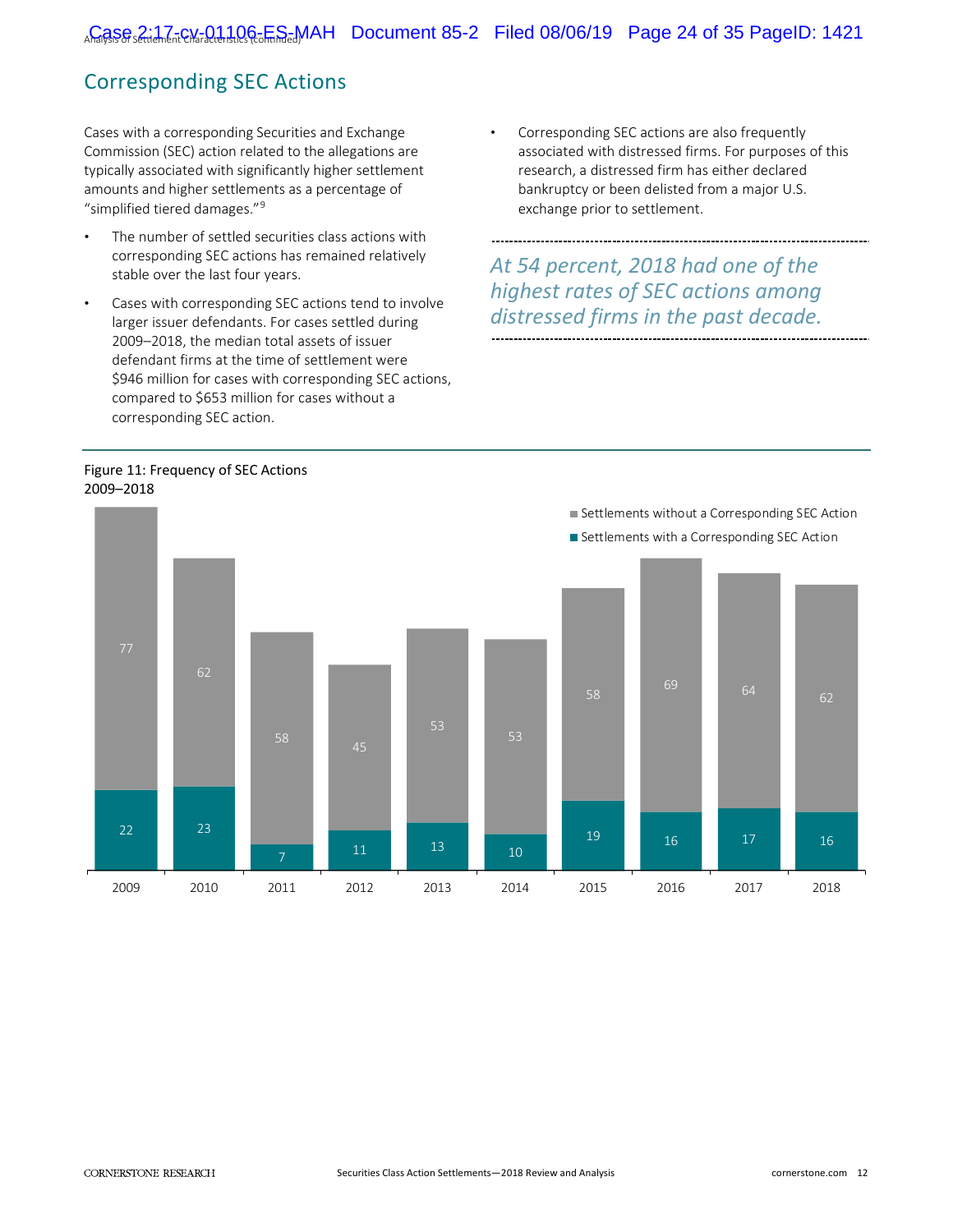Case 2:17-cv-01106-ES-MAH Document 85-2 Filed 08/06/19 Page 25 of 35 PageID: 1422

# Case Stage at the Time of Settlement

In collaboration with Stanford Securities Litigation Analytics  $(SSLA)$ ,<sup>10</sup> we have analyzed settlements in relation to the stage in the litigation process at the time of settlement, expanding on the stages analyzed in our prior reports.

- In 2018, cases settled after a motion to dismiss was filed but prior to a ruling had a median settlement of \$7.9 million, significantly lower than for cases settled at later stages.
- In addition, among 2018 settlements, median total assets at the time of settlement were almost 100 percent larger for cases settled after a ruling on a motion to dismiss than for cases settled at earlier stages.

*The average time to reach a ruling on a motion for class certification among settlements in 2018 was 4.8 years.*  

In the five-year period from 2014 to 2018, the median settlement for cases settled after a motion for class certification was filed but prior to a ruling was \$12.6 million, compared to \$18 million for cases settled after a ruling.

• Over the same period, the median "simplified tiered damages" for cases settled after a filing of a motion for summary judgment was over four times the median for cases settled prior to such a motion being filed. This contributed to higher settlement amounts but lower settlements as a percentage of "simplified tiered damages" for cases settled at this stage.

#### Figure 12: Median Settlement Dollars and Resolution Stage at Time of Settlement 2014–2018

(Dollars in millions)



Note: Settlement dollars are adjusted for inflation; 2018 dollar equivalent figures are used. MTD refers to "motion to dismiss," CC refers to "class certification," and MSJ refers to "motion for summary judgment." This analysis is limited to cases alleging Rule 10b-5 claims.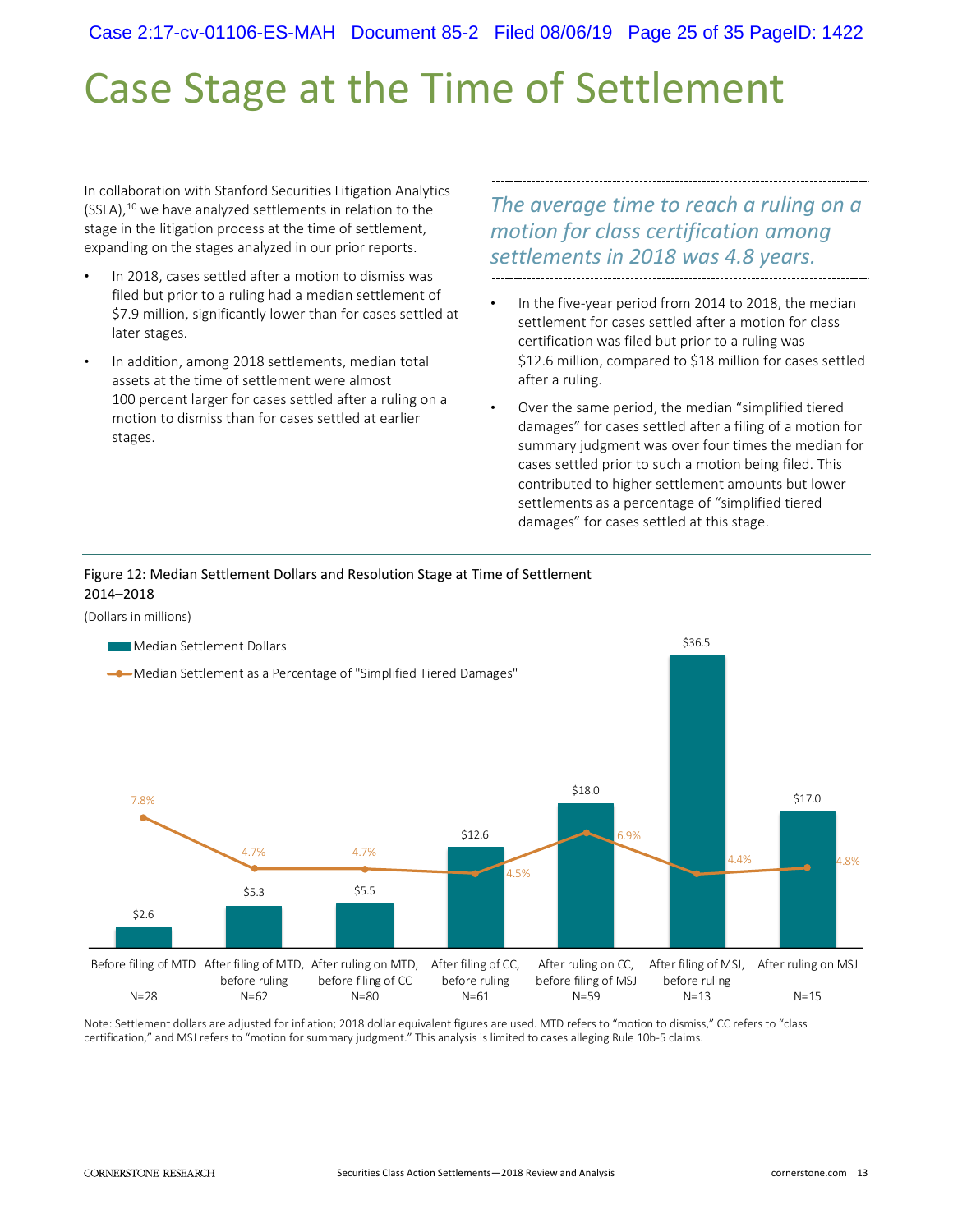Case 2:17-cv-01106-ES-MAH Document 85-2 Filed 08/06/19 Page 26 of 35 PageID: 1423

# Time to Settlement and Case Complexity

- In 2018, 21 percent of cases settled within two years of filing, 12 percent higher than the prior five-year average.
- Cases that settle quickly tend to be smaller (measured by "simplified tiered damages" or total assets of the issuer defendant). Rule 10b-5 cases settled in less than two years in 2018 had median "simplified tiered damages" of \$67 million, compared to a median of \$319 million for settlements that took more than two years to be resolved.

### *The average time from filing to settlement in 2018 was 3.3 years.*

- While, on average, settled cases in 2018 reached resolution more quickly than in prior years, almost 15 percent of cases took more than five years to settle in 2018 and settled for substantially higher amounts. Over 80 percent of these cases had accompanying derivative actions, and median assets of the defendant firms were more than twice as large as in other cases.
- For the period 2013–2018, cases settled within two years of filing had higher attorney fees as a percentage of the settlement fund than cases that took longer to settle. 11

#### Figure 13: Median Settlement by Duration from Filing Date to Settlement Hearing Date 2009–2018



Note: Settlement dollars are adjusted for inflation; 2018 dollar equivalent figures are used. N refers to the number of observations.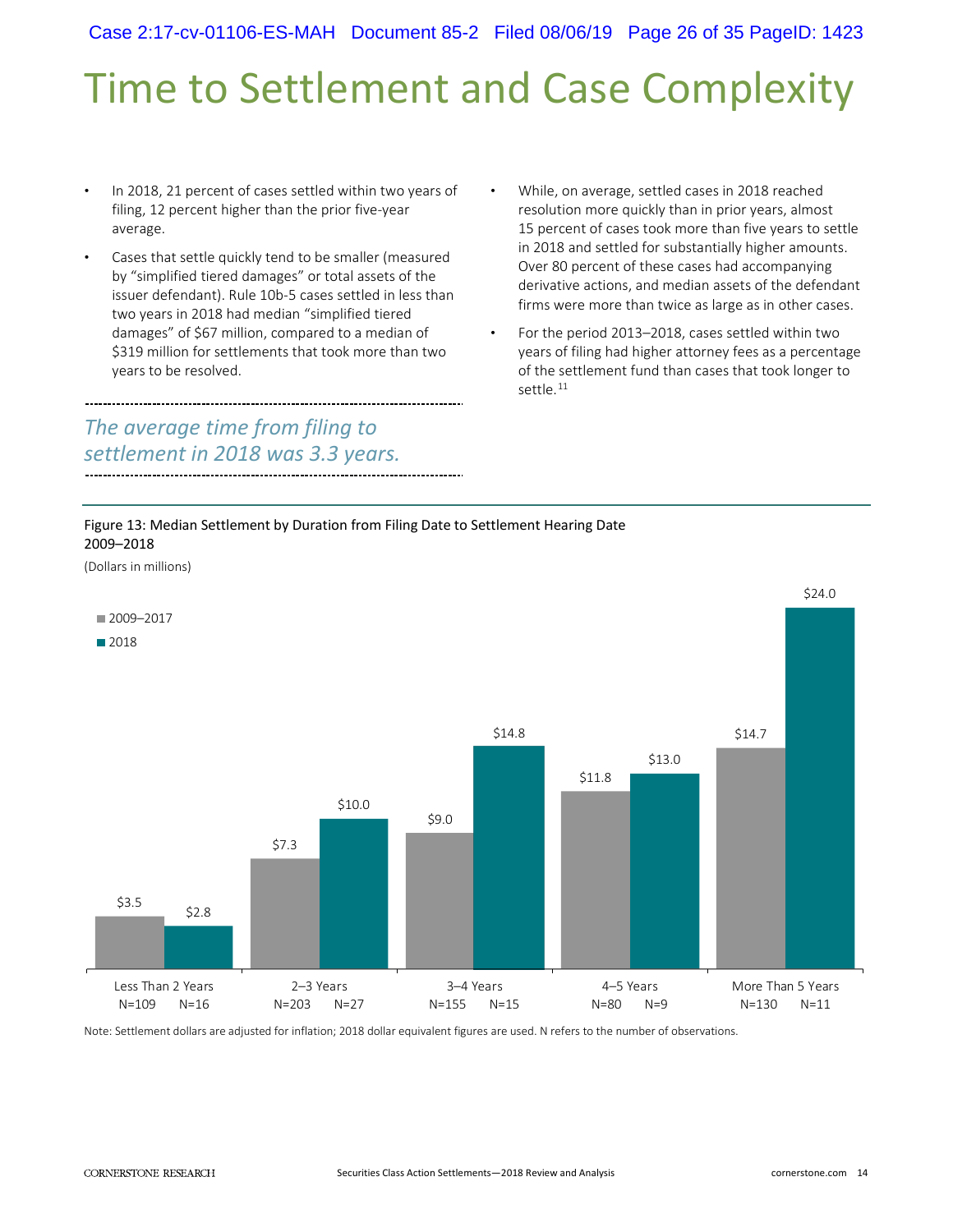# Cornerstone Research's Settlement Prediction Analysis

This research applies regression analysis to examine the relationships between settlement outcomes and certain security case characteristics. Regression analysis is employed to better understand and predict the total settlement amount, given the characteristics of a particular securities case. Regression analysis can also be applied to estimate the probabilities associated with reaching alternative settlement levels. It is also helpful in exploring hypothetical scenarios, including how the presence or absence of particular factors affects predicted settlement amounts.

### Determinants of Settlement Outcomes

Based on the research sample of post–Reform Act cases that settled through December 2018, the factors that were important determinants of settlement amounts included the following:

- "Simplified tiered damages"
- Maximum Dollar Loss (MDL)—market capitalization change from its peak to post-disclosure value
- Most recently reported total assets of the issuer defendant firm
- A measure of how long the issuer defendant has been a public company
- Number of entries on the lead case docket
- The year in which the settlement occurred
- Whether a restatement of financials related to the alleged class period was announced
- Whether there was a corresponding SEC action and/or criminal indictments/charges against the issuer, other defendants, or related parties
- Whether an outside auditor or underwriter was named as a codefendant
- Whether Section 11 and/or Section 12(a) claims were alleged in addition to Rule 10b-5 claims
- Whether the issuer defendant was distressed
- Whether a public pension was a lead plaintiff
- Whether the plaintiffs alleged that securities other than common stock were damaged

Regression analyses show that settlements were higher when "simplified tiered damages," MDL, issuer defendant asset size, the length of time the company has been public, or the number of docket entries were larger, or when Section 11 and/or Section 12(a) claims were alleged in addition to Rule 10b-5 claims.

Settlements were also higher in cases involving financial restatements, a corresponding SEC action, a public pension involved as lead plaintiff, a third party such as an outside auditor or underwriter was named as a codefendant, or securities other than common stock were alleged to be damaged.

Settlements were lower if the settlement occurred in 2012 or later, or if the issuer was distressed.

Almost 75 percent of the variation in settlement amounts can be explained by the factors discussed above.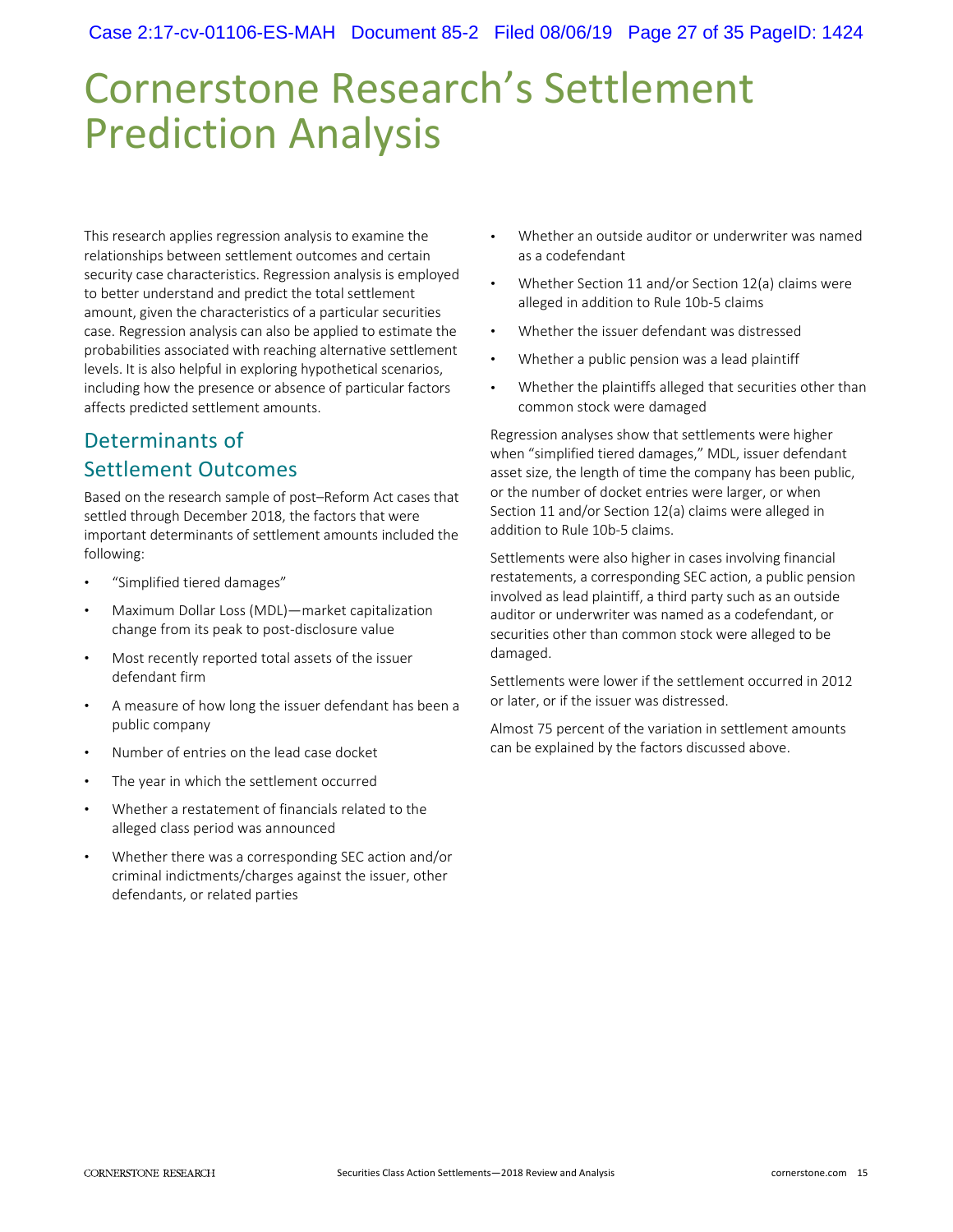# Research Sample

#### The database used in this report contains cases alleging fraudulent inflation in the price of a corporation's common stock (i.e., excluding cases with alleged classes of only bondholders, preferred stockholders, etc., and excluding cases alleging fraudulent depression in price and merger and acquisition (M&A) cases).

- The sample is limited to cases alleging Rule 10b-5, Section 11, and/or Section 12(a)(2) claims brought by purchasers of a corporation's common stock. These criteria are imposed to ensure data availability and to provide a relatively homogeneous set of cases in terms of the nature of the allegations.
- The current sample includes 1,775 securities class actions filed after passage of the Reform Act (1995) and settled from 1996 through 2018. These settlements are identified based on a review of case activity collected by Securities Class Action Services LLC (SCAS).<sup>12</sup>
- The designated settlement year, for purposes of this report, corresponds to the year in which the hearing to approve the settlement was held.<sup>13</sup> Cases involving multiple settlements are reflected in the year of the most recent partial settlement, provided certain conditions are met.<sup>14</sup>

In addition to SCAS and SSLA, data sources include Dow Jones Factiva, Bloomberg, the Center for Research in Security Prices (CRSP) at University of Chicago Booth School of Business, Standard & Poor's Compustat, court filings and dockets, SEC registrant filings, SEC litigation releases and administrative proceedings, LexisNexis, and public press.

Data Sources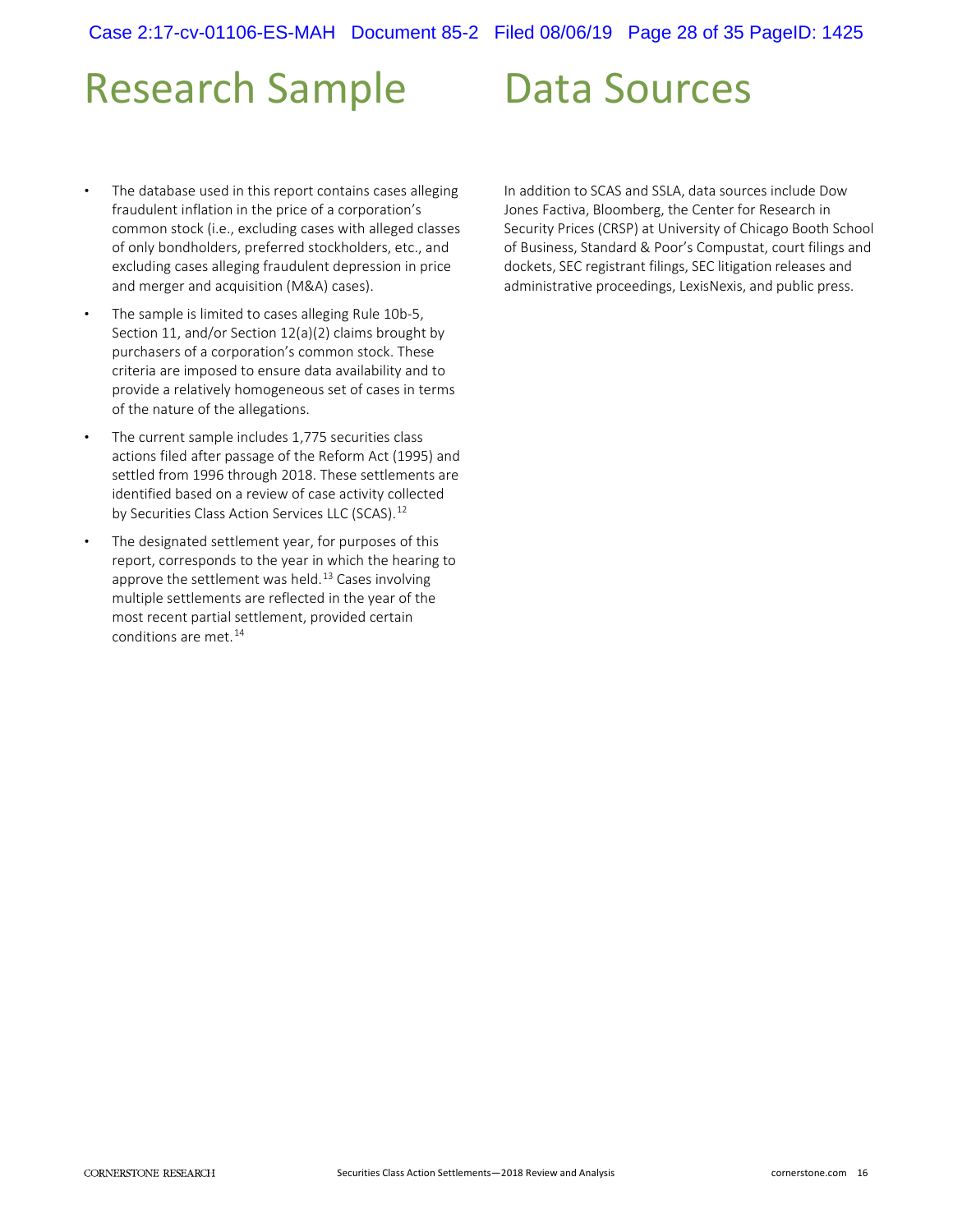# Endnotes

- 1 See *Securities Class Action Filings–2018 Year in Review*, Cornerstone Research (2019), https://www.cornerstone.com/Publications/Reports/Securities-Class-Action-Filings-2018-Year-in-Review.pdf
- 2 See John C. Coffee Jr., "Securities Litigation in 2017: 'It Was the Best of Times, It Was the Worst of Times,'" CLS Blue Sky Blog, March 19, 2018, http://clsbluesky.law.columbia.edu/2018/03/19/securities-litigation-in-2017-it-was-the-best-of-times-it-was-the-worst-of-times/.
- <sup>3</sup> See Kevin LaCroix, "Scrutinizing Event-Driven Securities Litigation," D&O Diary, March 27, 2018, https://www.dandodiary.com/2018/03/articles/securities-litigation/scrutinizing-event-driven-securities-litigation/; John C. Coffee Jr., "Securities Litigation in 2017: 'It Was the Best of Times, It Was the Worst of Times,'" CLS Blue Sky Blog, March 19, 2018, http://clsbluesky.law.columbia.edu/2018/03/19/securities-litigation-in-2017-it-was-the-best-of-times-it-was-the-worst-of-times/.
- 4 The "simplified tiered damages" approach used for purposes of this settlement research does not examine the mix of information associated with the specific dates listed in the plan of allocation, but simply applies the stock price movements on those dates to an estimate of the "true value" of the stock during the alleged class period (or "value line"). This proxy for damages uses an estimate of the number of shares damaged based on reported trading volume and the number of shares outstanding. Specifically, reported trading volume is adjusted using volume reduction assumptions based on the exchange on which the issuer defendant's common stock is listed. No adjustments are made to the underlying float for institutional holdings, insider trades, or short-selling activity during the alleged class period. Because of these and other simplifying assumptions, the damages measures used in settlement outcome modeling may be overstated relative to damages estimates developed in conjunction with case-specific economic analysis.
- 5 See Laarni T. Bulan et al., *Estimating Damages in Settlement Outcome Modeling*, Cornerstone Research (2017), https://www.cornerstone.com/Publications/Research/Estimating-Damages-in-Settlement-Outcome-Modeling.pdf.
- <sup>6</sup> The statutory purchase price is the lesser of the security offering price or the security purchase price. Prior to the first complaint filing date, the statutory sales price is the price at which the security was sold. After the first complaint filing date, the statutory sales price is the greater of the security sales price or the security price on the first complaint filing date. Similar to "simplified tiered damages," the estimation of "simplified statutory damages" makes no adjustments to the underlying float for institutional holdings, insider trades, or short-selling activity. Shares subject to a lock-up period are not added to the float for purposes of this calculation.
- $7$  The three categories of accounting issues analyzed in this report are: (1) GAAP violations—cases with allegations involving Generally Accepted Accounting Principles (GAAP); (2) restatements—cases involving a restatement (or announcement of a restatement) of financial statements; and (3) accounting irregularities—cases in which the defendant has reported the occurrence of accounting irregularities (intentional misstatements or omissions) in its financial statements.
- 8 See *Accounting Class Action Filings and Settlements*, Cornerstone Research (2018), https://www.cornerstone.com/Publications/Reports/2017-Accounting-Class-Action-Filings-and-Settlements.pdf. Update forthcoming in April 2019.
- <sup>9</sup> It could be that the merits in such cases are stronger, or simply that the presence of a corresponding SEC action provides plaintiffs with increased leverage when negotiating a settlement. For purposes of this research, an SEC action is evidenced by the presence of a litigation release or an administrative proceeding posted on www.sec.gov.
- <sup>10</sup> Stanford Securities Litigation Analytics (SSLA) tracks and collects data on private shareholder securities litigation and public enforcements brought by the SEC and the U.S. Department of Justice (DOJ). The SSLA dataset includes all traditional class actions, SEC actions, and DOJ criminal actions filed since 2000. Available on a subscription basis at https://sla.law.stanford.edu/.
- 11 Data provided by SSLA.
- 12 Available on a subscription basis. For further details see https://www.issgovernance.com/securities-class-action-services/.
- <sup>13</sup> Movements of partial settlements between years can cause differences in amounts reported for prior years from those presented in earlier reports.
- <sup>14</sup> This categorization is based on the timing of the settlement approval. If a new partial settlement equals or exceeds 50 percent of the then-current settlement fund amount, the entirety of the settlement amount is recategorized to reflect the settlement hearing date of the most recent partial settlement. If a subsequent partial settlement is less than 50 percent of the then-current total, the partial settlement is added to the total settlement amount and the settlement hearing date is left unchanged.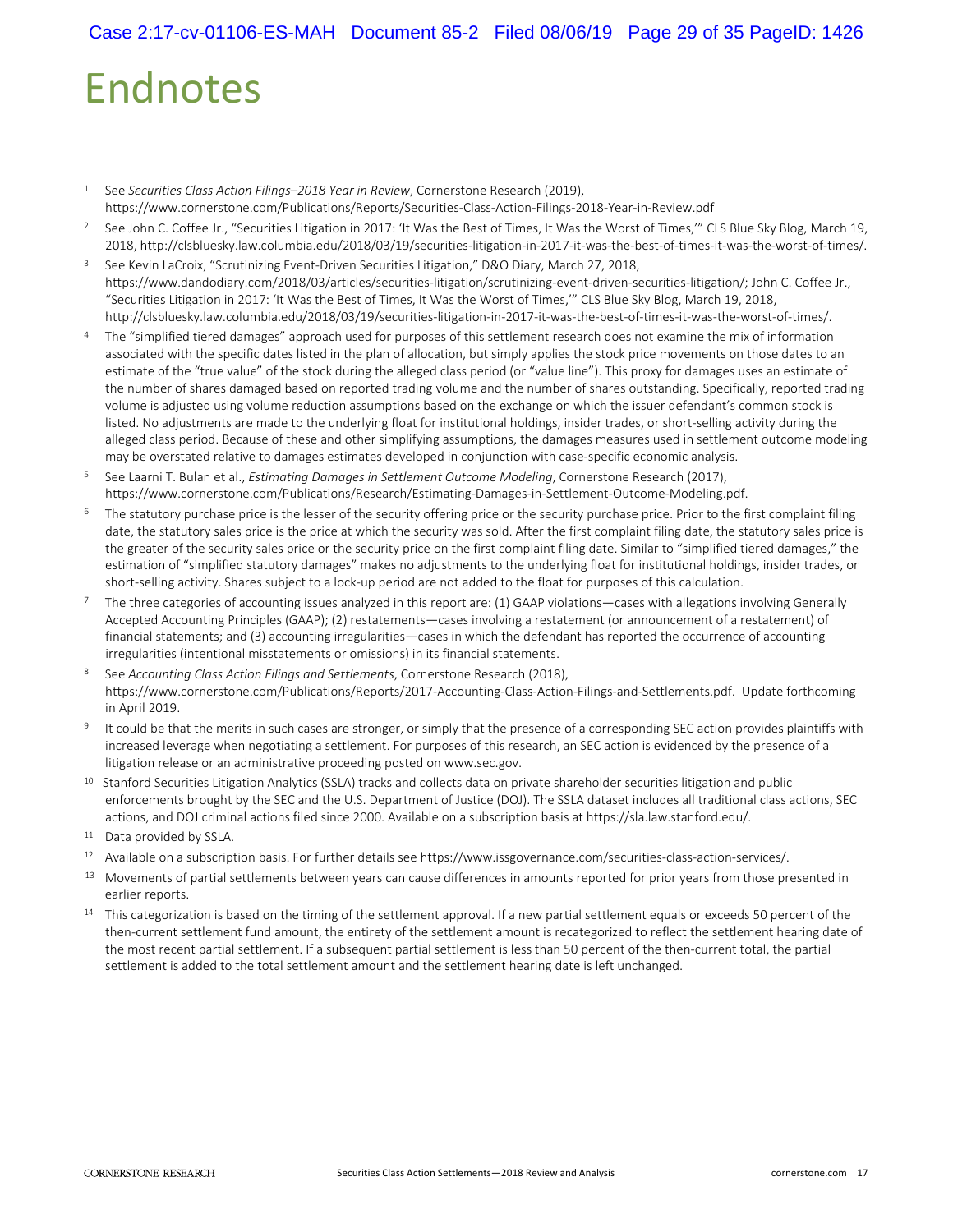# Appendices

#### Appendix 1: Settlement Percentiles

| (Dollars in millions) |         |       |       |        |        |         |
|-----------------------|---------|-------|-------|--------|--------|---------|
|                       | Average | 10th  | 25th  | Median | 75th   | 90th    |
| 2018                  | \$64.9  | \$1.5 | \$3.6 | \$11.3 | \$24.8 | \$52.1  |
| 2017                  | \$18.7  | \$1.5 | \$2.6 | \$5.1  | \$15.4 | \$35.3  |
| 2016                  | \$73.8  | \$2.0 | \$4.4 | \$8.9  | \$34.5 | \$152.7 |
| 2015                  | \$41.7  | \$1.4 | \$2.3 | \$6.9  | \$17.2 | \$99.6  |
| 2014                  | \$19.3  | \$1.8 | \$3.0 | \$6.4  | \$14.0 | \$53.0  |
| 2013                  | \$77.9  | \$2.0 | \$3.2 | \$7.0  | \$23.9 | \$88.9  |
| 2012                  | \$67.0  | \$1.3 | \$2.9 | \$10.3 | \$38.8 | \$125.8 |
| 2011                  | \$23.4  | \$2.1 | \$2.8 | \$6.4  | \$20.1 | \$46.6  |
| 2010                  | \$41.1  | \$2.3 | \$4.9 | \$13.0 | \$28.8 | \$91.7  |
| 2009                  | \$43.9  | \$2.8 | \$4.5 | \$9.4  | \$23.4 | \$77.7  |
| 1996-2018             | \$45.4  | \$1.7 | \$3.6 | \$8.6  | \$21.9 | \$75.1  |

Note: Settlement dollars are adjusted for inflation; 2018 dollar equivalent figures are used.

#### Appendix 2: Select Industry Sectors 2009–2018

(Dollars in millions)

| Industry           | Number of<br>Settlements | Median<br>Settlement | Median<br>"Simplified Tiered<br>Damages" | <b>Median Settlement</b><br>as a Percentage of<br>"Simplified Tiered<br>Damages" |
|--------------------|--------------------------|----------------------|------------------------------------------|----------------------------------------------------------------------------------|
| Financial          | 111                      | \$21.7               | \$452.8                                  | 4.8%                                                                             |
| Technology         | 108                      | \$9.2                | \$217.9                                  | 5.1%                                                                             |
| Pharmaceuticals    | 91                       | \$8.7                | \$251.5                                  | 3.9%                                                                             |
| Telecommunications | 41                       | \$8.6                | \$220.3                                  | 4.5%                                                                             |
| Retail             | 38                       | \$6.6                | \$189.6                                  | 4.3%                                                                             |
| Healthcare         | 20                       | \$8.2                | \$136.0                                  | 6.4%                                                                             |

Note: Settlement dollars and "simplified tiered damages" are adjusted for inflation; 2018 dollar equivalent figures are used. "Simplified tiered damages" are calculated only for cases involving Rule 10b-5 claims.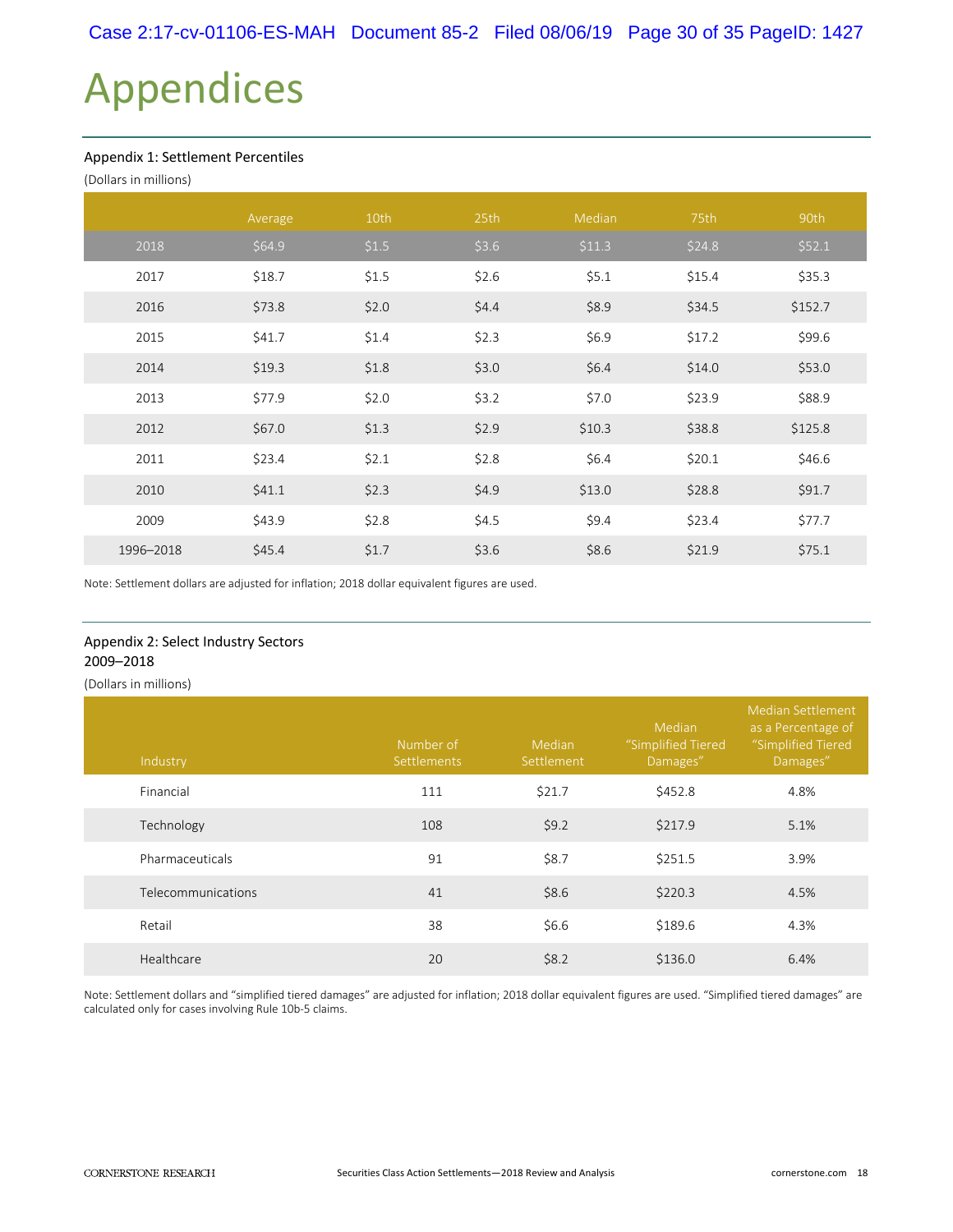#### Appendix 3: Settlements by Federal Circuit Court 2009–2018

(Dollars in millions)

| Circuit  | Number of<br>Settlements | Median<br>Settlement | <b>Median Settlement</b><br>as a Percentage of<br>"Simplified Tiered Damages" |
|----------|--------------------------|----------------------|-------------------------------------------------------------------------------|
| First    | 24                       | \$7.1                | 3.4%                                                                          |
| Second   | 177                      | \$11.4               | 4.7%                                                                          |
| Third    | 61                       | \$7.0                | 4.6%                                                                          |
| Fourth   | 26                       | \$12.5               | 3.2%                                                                          |
| Fifth    | 35                       | \$8.9                | 4.5%                                                                          |
| Sixth    | 33                       | \$13.0               | 7.4%                                                                          |
| Seventh  | 37                       | \$10.3               | 4.4%                                                                          |
| Eighth   | 14                       | \$11.7               | 5.9%                                                                          |
| Ninth    | 196                      | \$8.3                | 5.1%                                                                          |
| Tenth    | 19                       | \$8.8                | 4.8%                                                                          |
| Eleventh | 36                       | \$7.2                | 5.7%                                                                          |
| DC       | $\overline{4}$           | \$23.0               | 2.2%                                                                          |

Note: Settlement dollars are adjusted for inflation; 2018 dollar equivalent figures are used. Settlements as a percentage of "simplified tiered damages" are calculated only for cases alleging Rule 10b-5 claims.

#### Appendix 4: Mega Settlements 2009–2018

- Total Mega Settlement Dollars as a Percentage of All Settlement Dollars
- Number of Mega Settlements as a Percentage of All Settlements

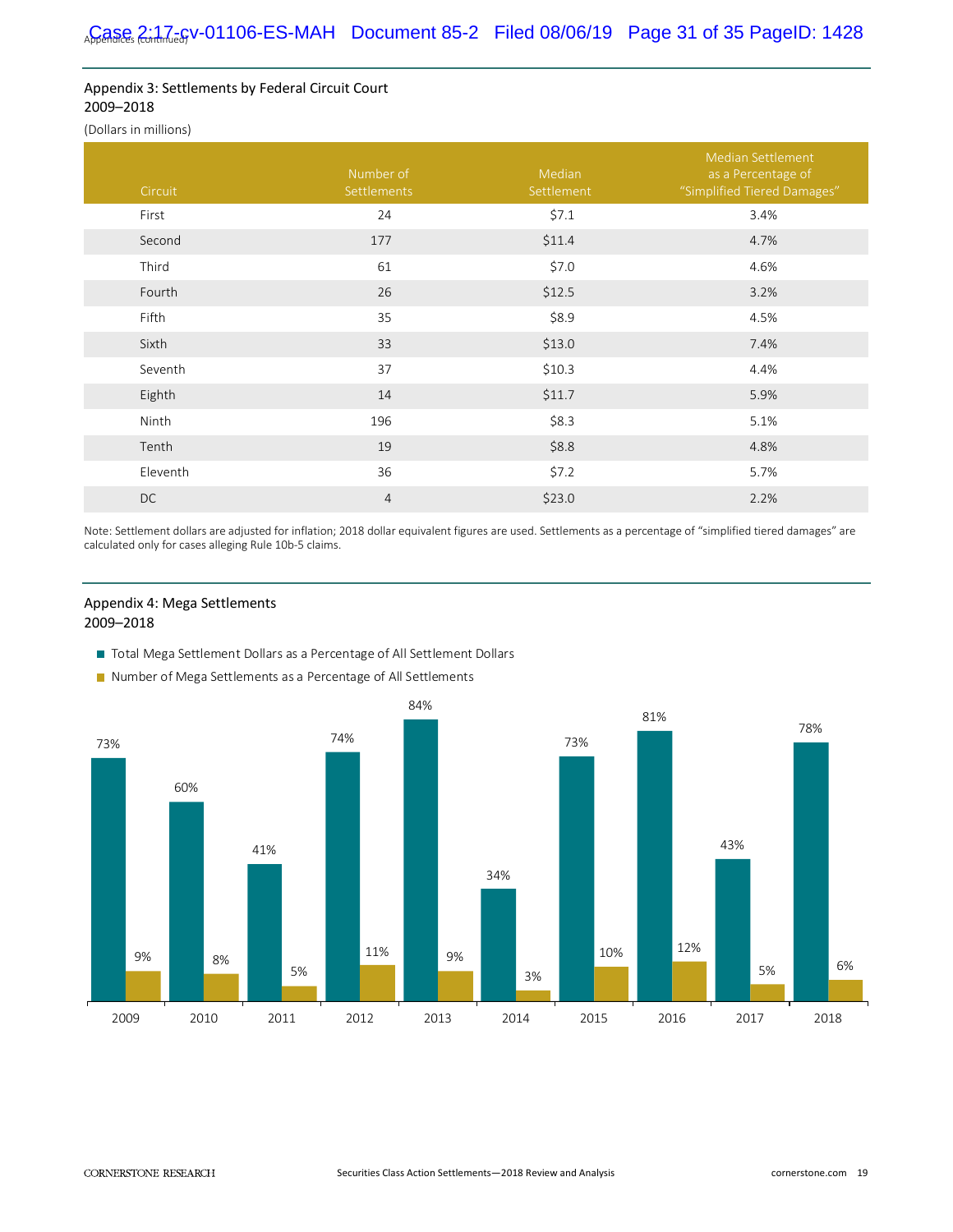

Appendix 5: Median and Average Settlements as a Percentage of "Simplified Tiered Damages" 2009–2018

Note: "Simplified tiered damages" are calculated only for cases alleging Rule 10b-5 claims.

#### Appendix 6: Median and Average Maximum Dollar Loss (MDL) 2009–2018

(Dollars in millions)



Note: MDL is adjusted for inflation based on class period end dates. MDL is the dollar value change in the defendant firm's market capitalization from the trading day with the highest market capitalization during the class period to the trading day immediately following the end of the class period.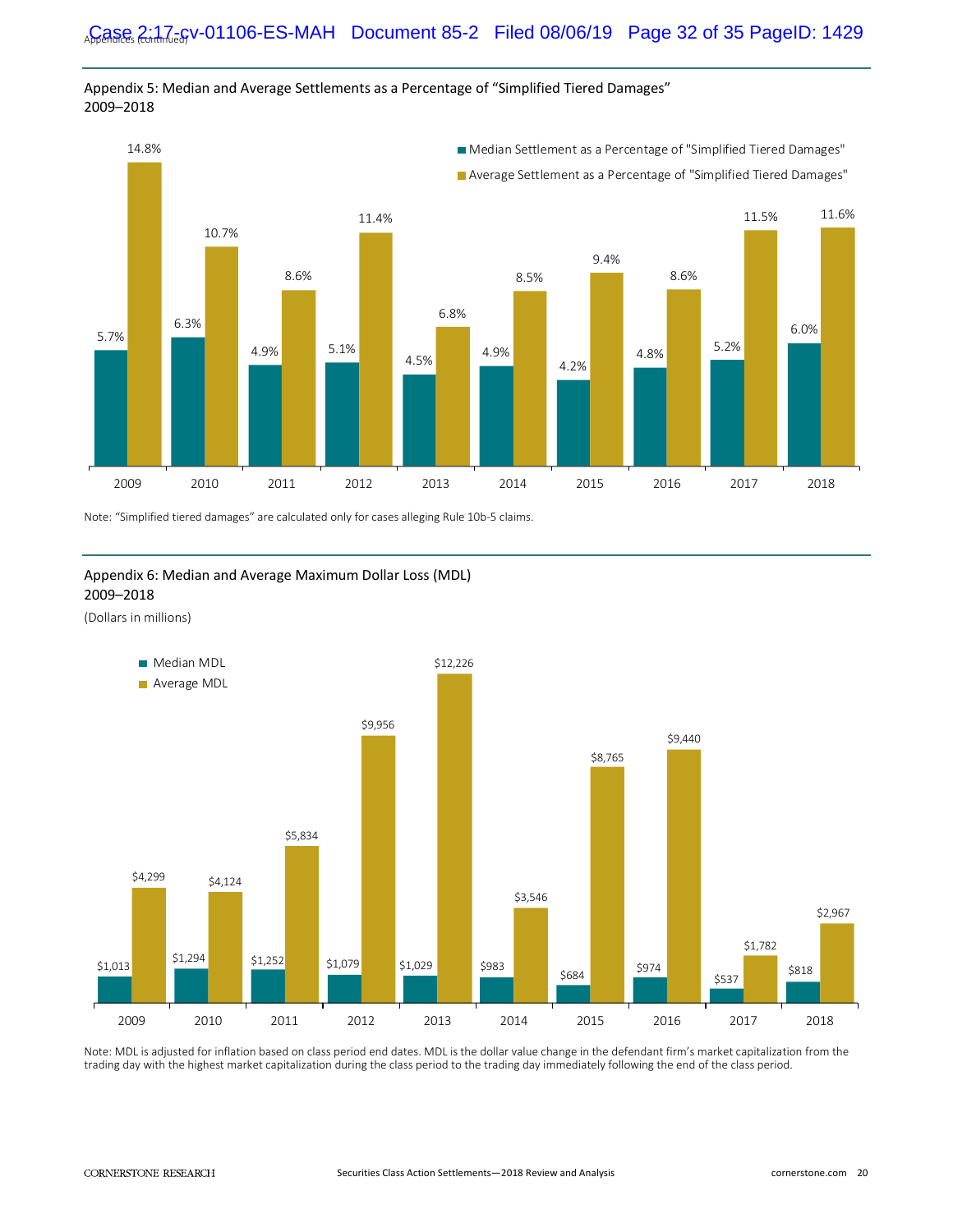

Note: DDL is adjusted for inflation based on class period end dates. DDL is the dollar value change in the defendant firm's market capitalization between the trading day immediately preceding the end of the class period and the trading day immediately following the end of the class period. This analysis excludes  cases alleging '33 Act claims only.

#### Appendix 8: Median Docket Entries by "Simplified Tiered Damages" Range 2009–2018

(Dollars in millions)



Note: "Simplified tiered damages" are calculated only for cases alleging Rule 10b-5 claims.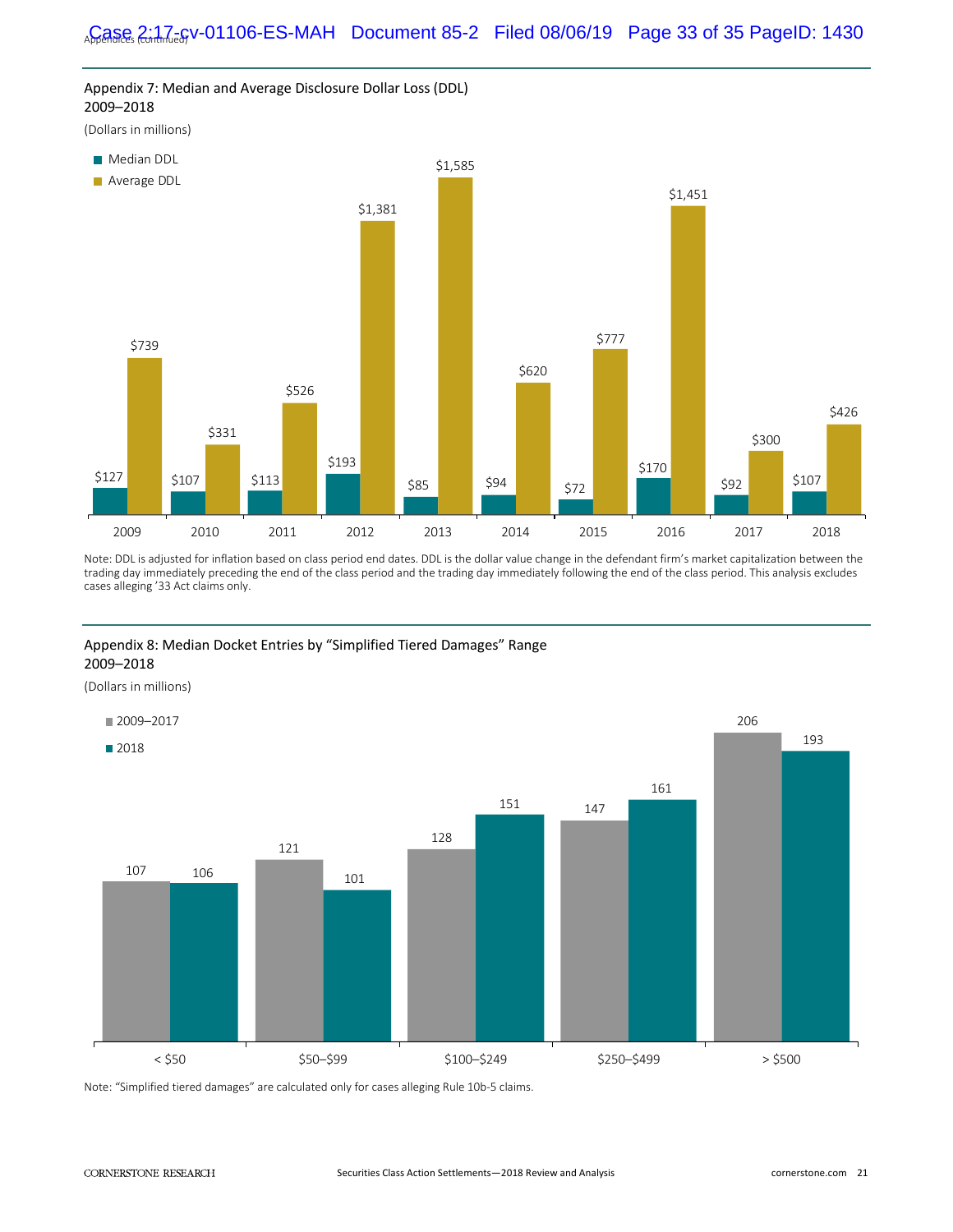# About the Authors

#### Laarni T. Bulan

Ph.D., Columbia University; M.Phil., Columbia University; B.S., University of the Philippines

Laarni Bulan is a principal in Cornerstone Research's Boston office, where she specializes in finance. Her work has focused on securities damages and class certification issues, insider trading, merger valuation, risk management, market manipulation and trading behavior, and real estate markets. She has also consulted on cases related to financial institutions and the credit crisis, municipal bond mutual funds, asset-backed commercial paper conduits, credit default swaps, foreign exchange, and securities clearing and settlement. Dr. Bulan has published several academic articles in peer-reviewed journals. Her research covers topics in dividend policy, capital structure, executive compensation, corporate governance, and real options. Prior to joining Cornerstone Research, Dr. Bulan had a joint appointment at Brandeis University as an assistant professor of finance in its International Business School and in the economics department.

#### Ellen M. Ryan

M.B.A., American Graduate School of International Management; B.A., Saint Mary's College

Ellen Ryan is a director in Cornerstone Research's Boston office, where she works in the securities practice. Ms. Ryan has consulted on economic and financial issues in a variety of cases, including securities class actions, financial institution breach of contract matters, and antitrust litigation. She also has worked with testifying witnesses in corporate governance and breach of fiduciary duty matters. Prior to joining Cornerstone Research, Ms. Ryan worked for Salomon Brothers in New York and Tokyo. Currently she focuses on post–Reform Act settlement research as well as general practice area business and research.

#### Laura E. Simmons

Ph.D., University of North Carolina at Chapel Hill; M.B.A., University of Houston; B.B.A., University of Texas at Austin

Laura Simmons is a senior advisor with Cornerstone Research. She is a certified public accountant and has more than 25 years of experience in accounting practice and economic and financial consulting. Dr. Simmons has focused on damages and liability issues in securities litigation, as well as on accounting issues arising in a variety of complex commercial litigation matters. She has served as a testifying expert in cases involving accounting analyses, securities case damages, research on securities lawsuits, and other issues involving empirical analyses.

Dr. Simmons's research on pre– and post–Reform Act securities litigation settlements has been published in a number of reports and is frequently cited in the public press and legal journals. She has spoken at various conferences and appeared as a guest on CNBC addressing the topic of securities case settlements. She has also published in academic journals, with recent research focusing on the intersection of accounting and litigation. Dr. Simmons was previously an accounting faculty member at the Mason School of Business at the College of William & Mary. From 1986 to 1991, she was an accountant with Price Waterhouse.

> The authors acknowledge the research efforts and significant contributions of their colleagues at Cornerstone Research.